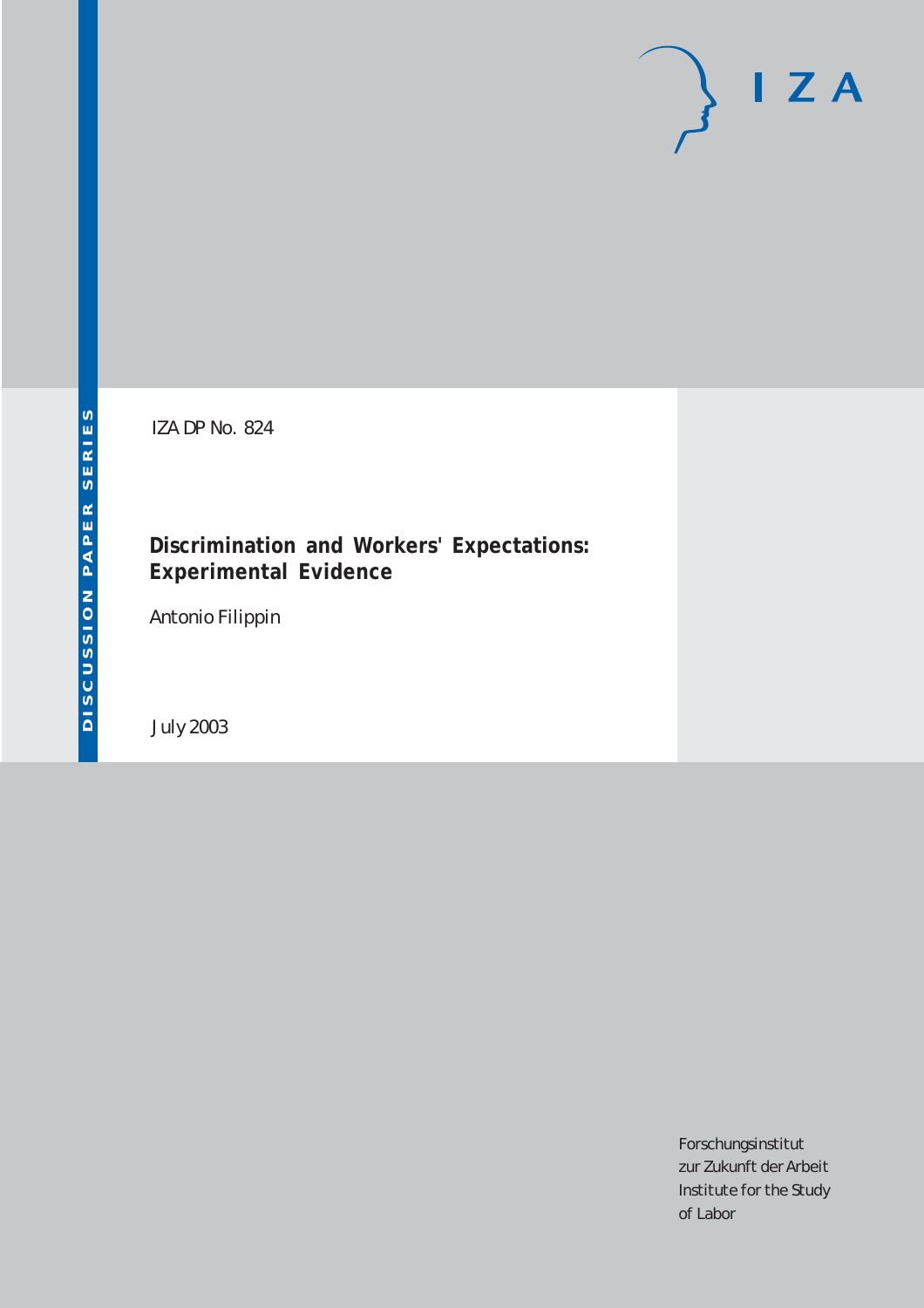# **Discrimination and Workers' Expectations: Experimental Evidence**

**Antonio Filippin** 

*University of Milan, EUI and IZA Bonn* 

Discussion Paper No. 824 July 2003

IZA

P.O. Box 7240 D-53072 Bonn Germany

Tel.: +49-228-3894-0 Fax: +49-228-3894-210 Email: [iza@iza.org](mailto:iza@iza.org)

This Discussion Paper is issued within the framework of IZA's research area *The Future of Labor.* Any opinions expressed here are those of the author(s) and not those of the institute. Research disseminated by IZA may include views on policy, but the institute itself takes no institutional policy positions.

The Institute for the Study of Labor (IZA) in Bonn is a local and virtual international research center and a place of communication between science, politics and business. IZA is an independent, nonprofit limited liability company (Gesellschaft mit beschränkter Haftung) supported by Deutsche Post World Net. The center is associated with the University of Bonn and offers a stimulating research environment through its research networks, research support, and visitors and doctoral programs. IZA engages in (i) original and internationally competitive research in all fields of labor economics, (ii) development of policy concepts, and (iii) dissemination of research results and concepts to the interested public. The current research program deals with (1) mobility and flexibility of labor, (2) internationalization of labor markets, (3) welfare state and labor market, (4) labor markets in transition countries, (5) the future of labor, (6) evaluation of labor market policies and projects and (7) general labor economics.

IZA Discussion Papers often represent preliminary work and are circulated to encourage discussion. Citation of such a paper should account for its provisional character. A revised version may be available on the IZA website ([www.iza.org](http://www.iza.org/)) or directly from the author.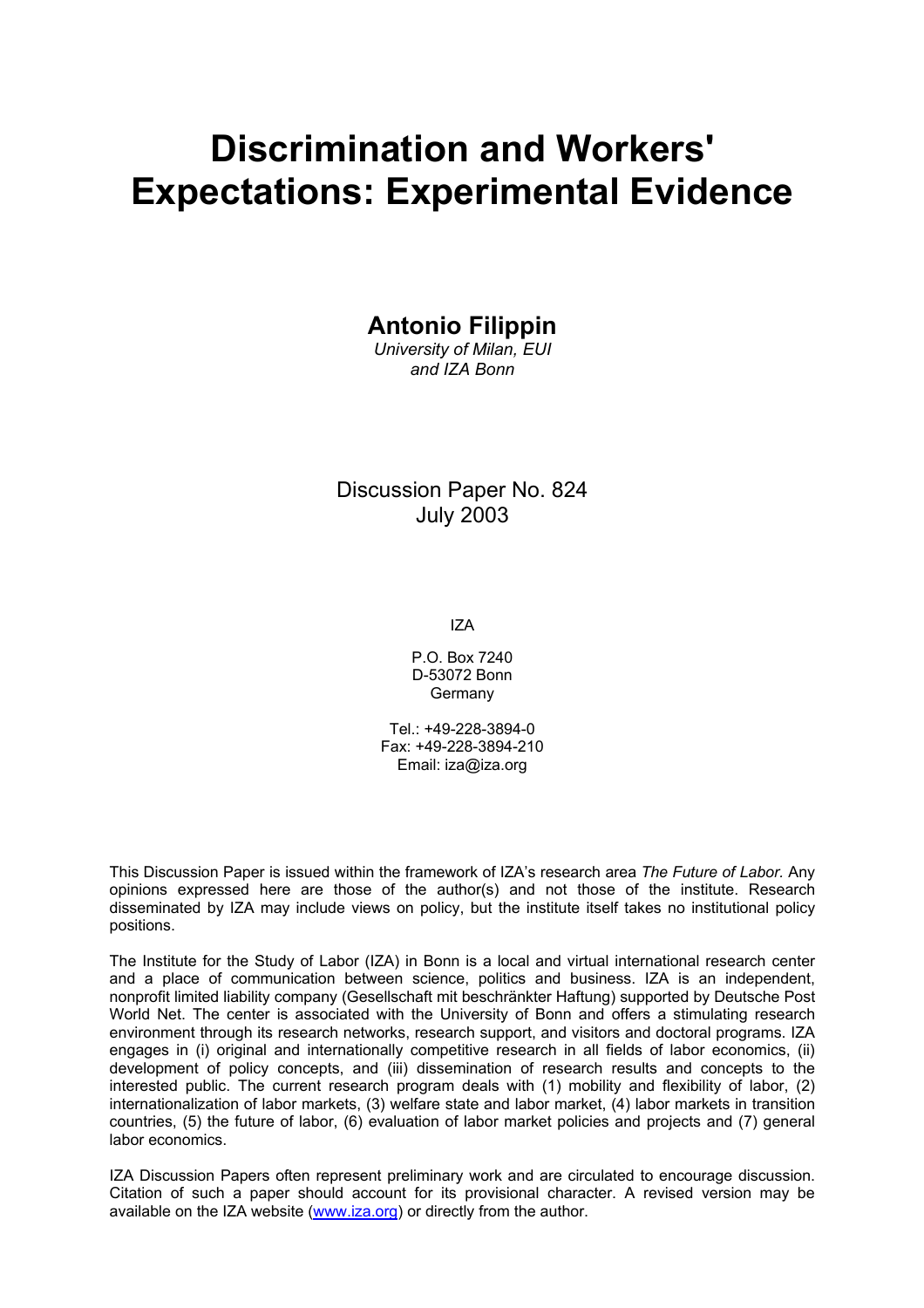IZA Discussion Paper No. 824 July 2003

## **ABSTRACT**

## **Discrimination and Workers' Expectations: Experimental Evidence**[∗](#page-2-0)

This paper is an experimental analysis of the role played by workers' expectations in explaining the puzzling long-run persistence of observed discrimination against certain minorities in the labor market. The experiment provides some evidence supporting the theoretical prediction that unequal outcomes may emerge due to disadvantaged workers' wrong expectations of being discriminated against. However, this effect is not long-lasting, since players learn the true state of nature in later stages of the experiment, failing to generate a Self-Confirming Equilibrium driven by wrong beliefs. The strategy method provides additional evidence that expectations matter.

JEL Classification: C92, J71, J15, D84

Keywords: experiments, discrimination, workers' expectations

Antonio Filippin Department of Economics University of Milan Via Mercalli, 23 20122 Milan Italy Email: [antonio.filippin@unimi.it](mailto:Antonio.filippin@unimi.it)

 $\overline{a}$ 

<span id="page-2-0"></span><sup>∗</sup> I would like to thank Pierpaolo Battigalli and Andrea Ichino for their excellent supervision, Thomas Bauer, Gary Charness and Karl Schlag for their valuable suggestions. Needless to say, all the remaining errors are mine.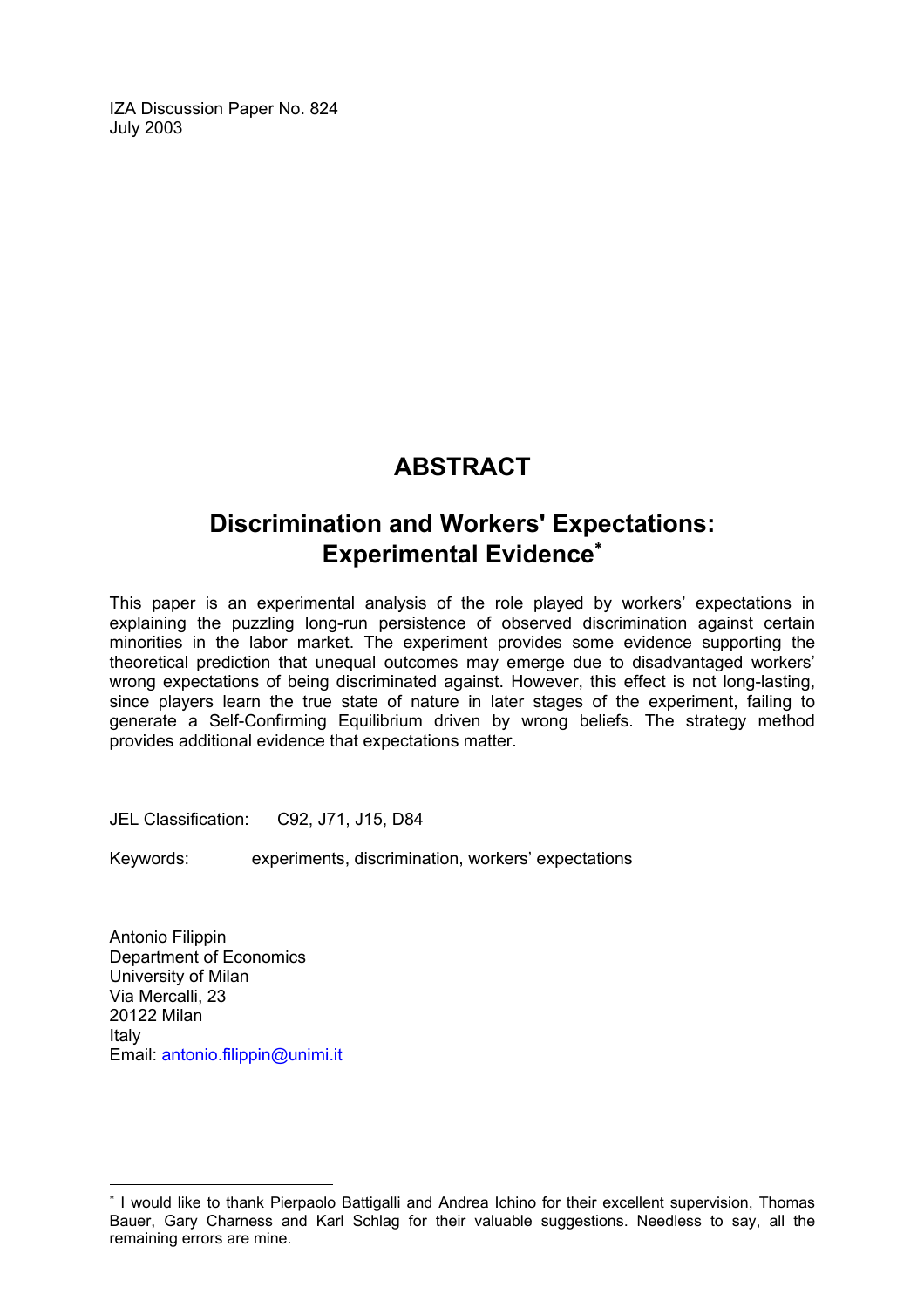#### 1 Introduction

The goal of this paper is to provide experimental evidence concerning the role of workers' expectations as an explanation for the puzzling long-run persistence of observed discrimination against certain minorities in the labor market. The model used as a benchmark (see Filippin (2003)) shows that ex ante identical groups of workers may be characterized by unequal outcomes in equilibrium due to their different beliefs. In particular, the model shows that unequal outcomes may arise when minority workers wrongly believe that they are discriminated against, even when employers do not do so either directly or statistically.

The setting of the experiment is not a carbon copy of the model. First, the experiment is designed in a way that does not remind subjects that it deals with discrimination in the labor market. This is to keep their attitudes, experiences, and opinions on the matter out of the lab, preserving the importance of payoffs in driving their behavior. The participants are randomly assigned to two populations: red and blue. In every lottery there are only two participants, one from each population. In every trial every participant has an endowment of 10 Euro cents and bids in order to win a prize worth 25 Euro cents. The players know that they face only one opponent in every trial. They also know that the higher bid wins the prize, unless they face a "crazy computer" that awards the prize to the Red regardless of the bids. Bids are not given back to either the winner or the loser. Colors (red and blue) are the equivalent of gender (or race, etc.), the prize stands for the promotion and the "crazy computers" play the role of discriminatory employers. Finally, the amount bet plays the role of effort. In the model, workers can choose to give up some utility in the first period exerting an inefficiently high level of effort in order to increase the probability of being promoted. Similarly, in the experiment subjects can trade (part of) their endowment with a higher probability of winning the prize.

This paper analyzes whether common past experience works as a coordinating force. In other words, starting from a situation where there are discriminatory employers, do minority workers still expect of being discriminated against when they do not know that discriminatory tastes have disappeared? A positive answer to this question would provide evidence that historical factors are crucial in selecting one among different possible outcomes (path dependent equilibrium selection), pointing toward the existence of hysteresis. This would provide useful insights concerning the long-run persistence of discrimination in the labor market.

In the lab, a reduction of bids made by disadvantaged subjects leading to a lower fraction of prizes awarded to them, is observed in three out of seven sessions, in line with the theoretical predictions, but it vanishes rather quickly during the treatment, failing to generate a Self-Confirming Equilibrium driven by wrong beliefs.<sup>1</sup> The parallel of this finding in the labor market would be a

<sup>&</sup>lt;sup>1</sup> This paper follows Davis and Holt (1993) and Roth (1994) using the following terms: experiment: the collection of all data;

session: the collection of data involving the same group of subjects on the same day;  $treatment:$  a unique configuration of parameters, variables and rules;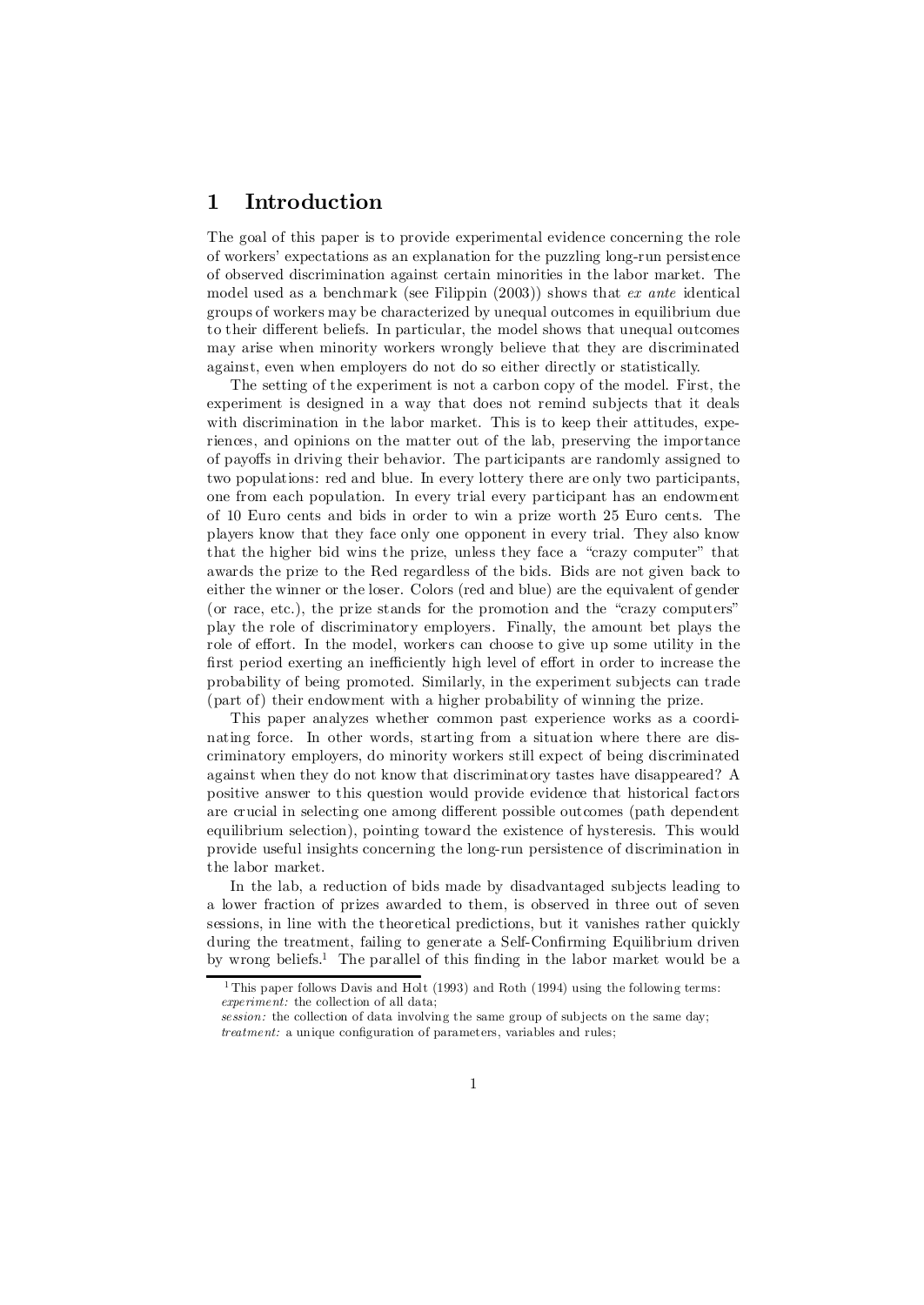situation in which minority workers, after having been discriminated against, expect that unfavorable conditions continue while biased employers have actually disappeared. Hence, minority workers reduce their effort, and accordingly they are promoted less frequently, but eventually they discover that biased employers have disappeared and balanced promotions across populations of workers are observed.

The strategy method, on the other hand, supports the Self-Confirming Equilibrium driven by wrong beliefs.<sup>2</sup> In fact, advantaged and disadvantaged subjects react in a different way when *ad hoc* aggregate statistics are displayed. Subjects are asked to bid five times, after five different fictitious distributions of prize winners across populations in the previous period have been displayed. This fictitious distribution shows a fraction of prizes awarded to the Blues decreasing from  $80\%$  to  $0\%$  in subsequent trials. Although all subjects are informed that there is no computer that awards the prize according to the color label, what happens is that blue players are influenced by the aggregate statistics showing that a decreasing fraction of them gets the prize, and thus bid less and less. In turn, their lower bids make them less likely to win, leading to unequal outcomes, which are consistent with wrong expectations that they were less likely to get the prize.

The structure of the paper is the following. Section ?? describes the theoretical framework behind the experiment and summarizes the testable implications. Section ?? outlines the contributions to the literature that are related to this experiment. Section ?? displays the design of the experiment as well as its procedure. Section 5 contains the results, and Section 6 draws some conclusions.

#### 2 Theoretical framework

This paper aims to provide experimental evidence concerning some testable implications derived from the model that analyzes the role of workers' expectations in explaining observed unequal outcomes in the labor market (see Filippin (2003)). This section provides a summary of the model, emphasizing its testable implications. After the experiment is presented in section ??, several features are contrasted and compared in more detail with the corresponding parts of the model.

The model is formalized as a two-stage game of incomplete information in which populations of workers and employers are involved. In every constituent game, i.e. in every repetition of the game played by agents randomly drawn from their populations, one employer and two workers, one of whom is a minority worker, are randomly matched. The workers choose among three levels of effort (low, intermediate, high) and the employer promotes one and only one of the two workers after having observed their output, which is a function of observable effort and unobservable taste for work. The promotion is desirable because

trial: a decision unit, one repetition of the game.

<sup>&</sup>lt;sup>2</sup>The strategy method, developed by Selten (1967) is a procedure that asks a group of subjects to design their strategies after having repeatedly played a game.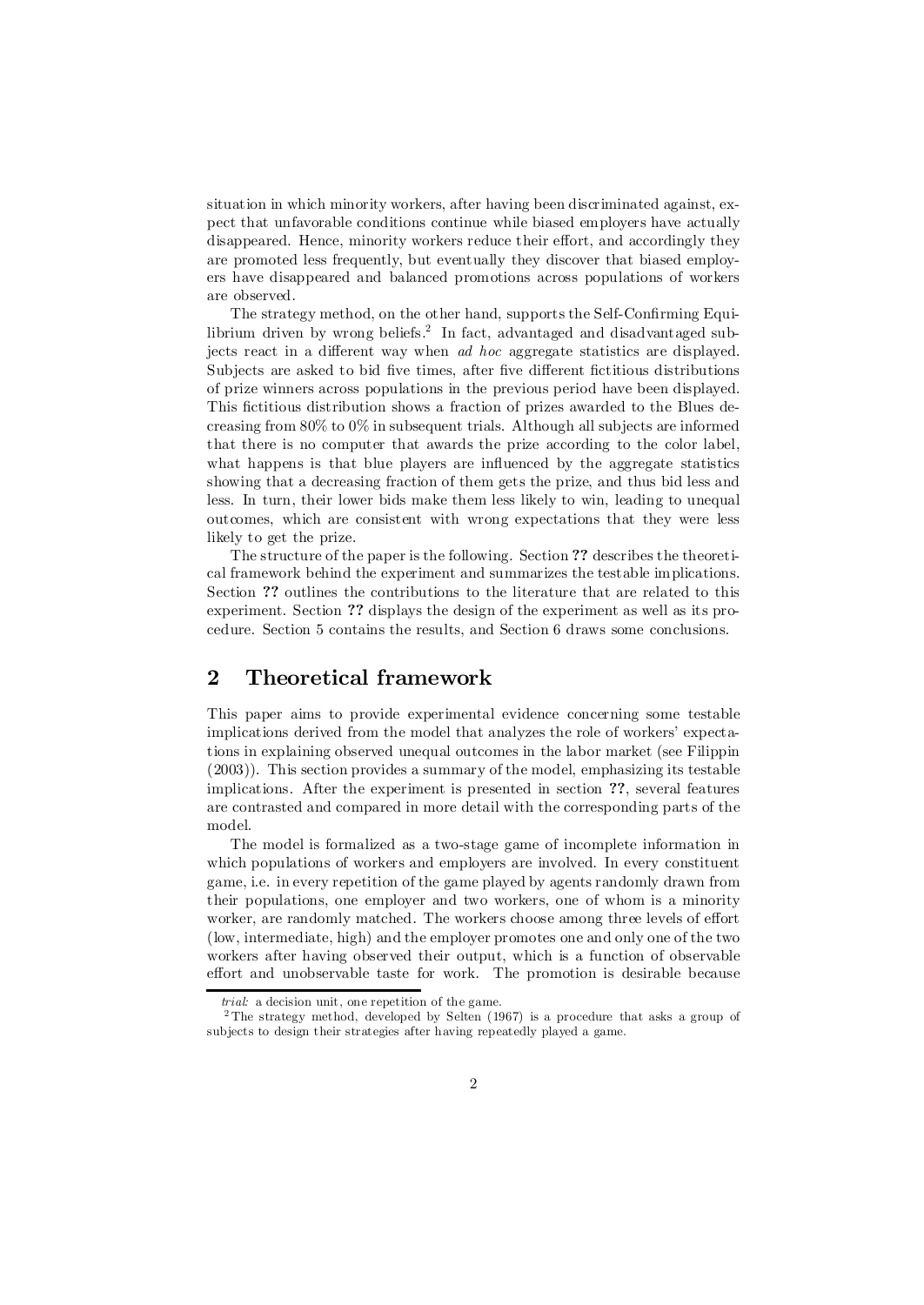the job assigned to the promoted worker is assumed to be characterized by a lower cost of effort. Promotions also depend on employer's type, which captures the possible disutility of promoting a minority worker (discriminatory tastes).<sup>3</sup> Workers know that there are two types of employer, but they do not know whether the employer they face is discriminatory or not. Also the distribution of types within the population of employers is unknown and workers have beliefs about that.

The importance of workers' expectations can be appreciated by comparing the equilibrium outcome in terms of promotions that may arise when minority workers overestimate the percentage of employers characterized by tastes for discrimination with a situation in which their beliefs are correct *ceteris paribus*. Assuming, for the sake of simplicity, that employers do not discriminate against minorities either directly or statistically, and that all the other sources of heterogeneity such as the distribution of ability among workers have been neutralized, unequal outcomes may still arise due to minority workers' wrong expectations. In other words, wrong beliefs about being discriminated against may be selfconfirming. In this circumstance what happens is that in equilibrium minority groups, who expect being discriminated against, exert less effort on average, because of a lower expected return. This induces a lower percentage of promotions within minority workers, which in turn is consistent with their beliefs that employers are characterized by discriminatory tastes. On the other hand, when beliefs are correct symmetric outcomes are observed.

It is worth stressing that a necessary condition for such a Self-Confirming Equilibrium is that beliefs of majority and minority workers differ. If both groups have wrong but similar beliefs about the fraction of discriminatory employers, their behavior will also be similar, and balanced outcomes in terms of promotions should be expected. The dataset used by Filippin and Ichino (2003) provides interesting evidence that, although men and women share very similar expectations about the magnitude of the gender wage gap, the importance they assign to the underlying causes differs. In fact, while a larger fraction of men think that "actual differences between men and women" matter, a larger fraction of women points towards the "employers' discriminatory tastes" as one of the causes for the expected gap.

Several implications arising from this model can be tested in the laboratory:

1. When beliefs are correct, workers' behavior should not significantly depart from the Bayes-Nash Equilibrium of the game. In particular:

¢ when it is common knowledge that there is no discrimination, i.e. when the game is like a symmetric tournament, all workers should exert an inefficiently high level of effort;

 $\cdot$  when a known amount of discrimination affects workers' behavior, there should not be systematic differences across populations. In other words, the

 $3$  Observable effort and incomplete information are the main features that distinguish this approach from the tournament literature started by Lazear and Rosen (1981). The two approaches share most of their predictions, one of which being that discrimination, when it is common knowledge, affects the two populations of workers in the same way (see also Section ??).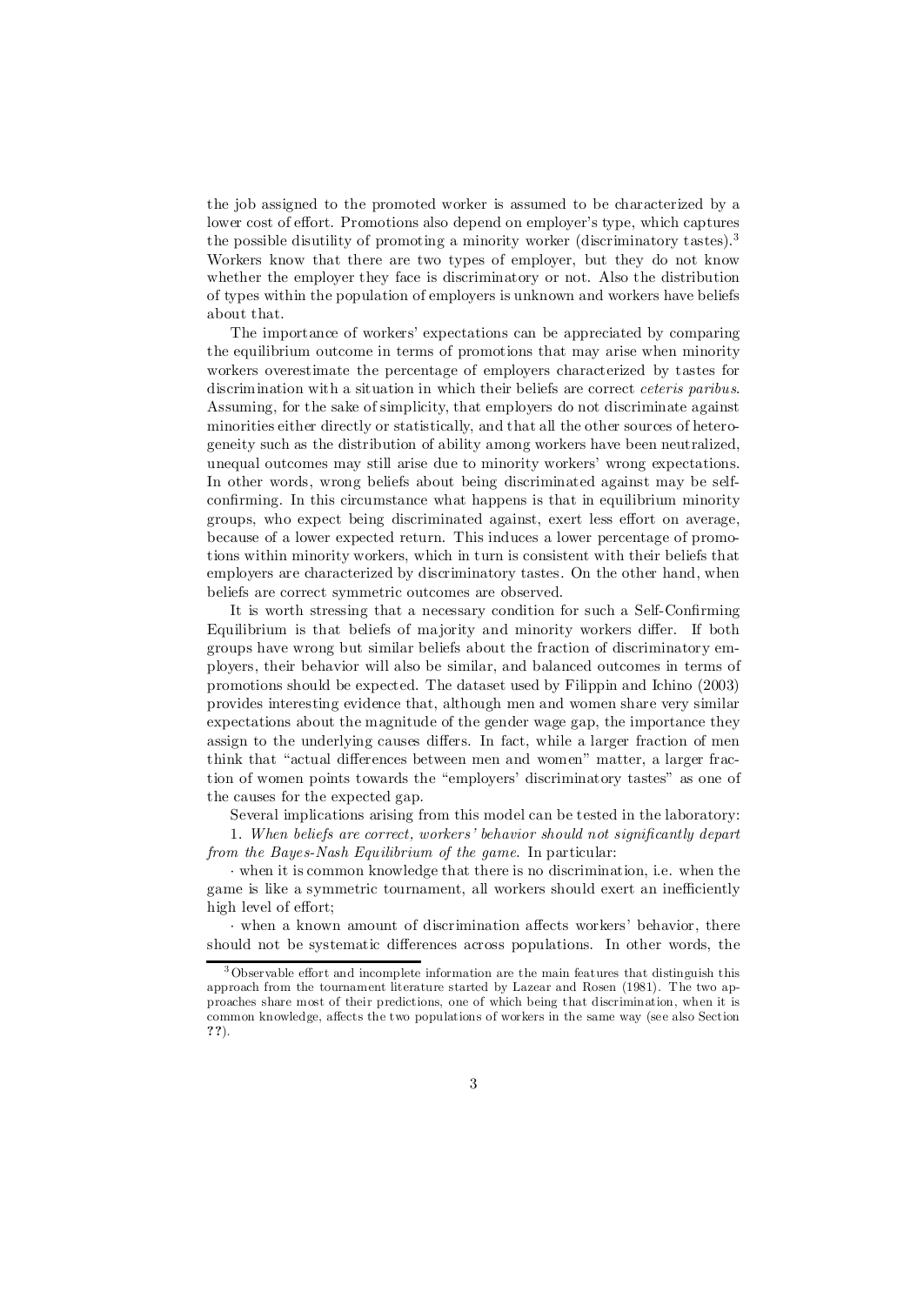effort exerted by majority and minority workers should decrease in a similar way.

2. Workers' behavior should not differ across populations even when beliefs are wrong, provided that the two populations of workers share similar beliefs.

3. Workers who overestimate discrimination exert a lower effort than workers characterized by correct expectations. This is the key mechanism that might drive the labor market towards unequal outcomes even when discriminatory tastes have disappeared. In Filippin (2003) a static framework is used and it is assumed that minority workers are those who might have wrong beliefs. Behind the static model there is an implicit dynamic: minority workers who have experienced direct discrimination for a long period continue to expect of being discriminated against even though discriminatory tastes have disappeared (hysteresis).

4. In the model it is assumed that players have costless access to aggregate outcomes that can be used to form their beliefs. An experiment can test to what  $extent$  subjects' behavior is affected by aggregate information, as the literature on information cascades suggests.

#### 3 Literature Review

Although the role of workers' expectations in explaining unequal outcomes has never been the focus of experiments, several contributions to the literature are relevant as far as this experiment is concerned. They can be divided into three groups:

- 1. Discrimination and asymmetric tournaments.
- 2. Information cascades, sunspot and hysteresis.
- 3. All-pay auctions.

#### 3.1 Experimental Studies of Discrimination and Asymmetric Tournaments

Experiments closely related to the experiment presented in this paper are those concerning either statistical discrimination or asymmetric tournaments. This subsection concentrates on experiments based on economic factors; a survey of many other experiments based on group identification or status can be found in Anderson, Fryer and Holt (2002).

The literature concerning experimental studies of discrimination is thin and in general not directly related to the experiment presented in this paper, with a few exceptions. Fryer, Goeree and Holt (2002) describe the results of experiments that may produce (and sometimes do) a pattern of experience-based discrimination consistent with the statistical discrimination models proposed by Arrow (1973) and Phelps (1972). Employers have to decide whether to hire or not workers from two otherwise identical populations, "green" and "purple". The hiring decision is affected by an observable test score, which in turn depends on a worker's (unobserved) investment decision, like education or training. The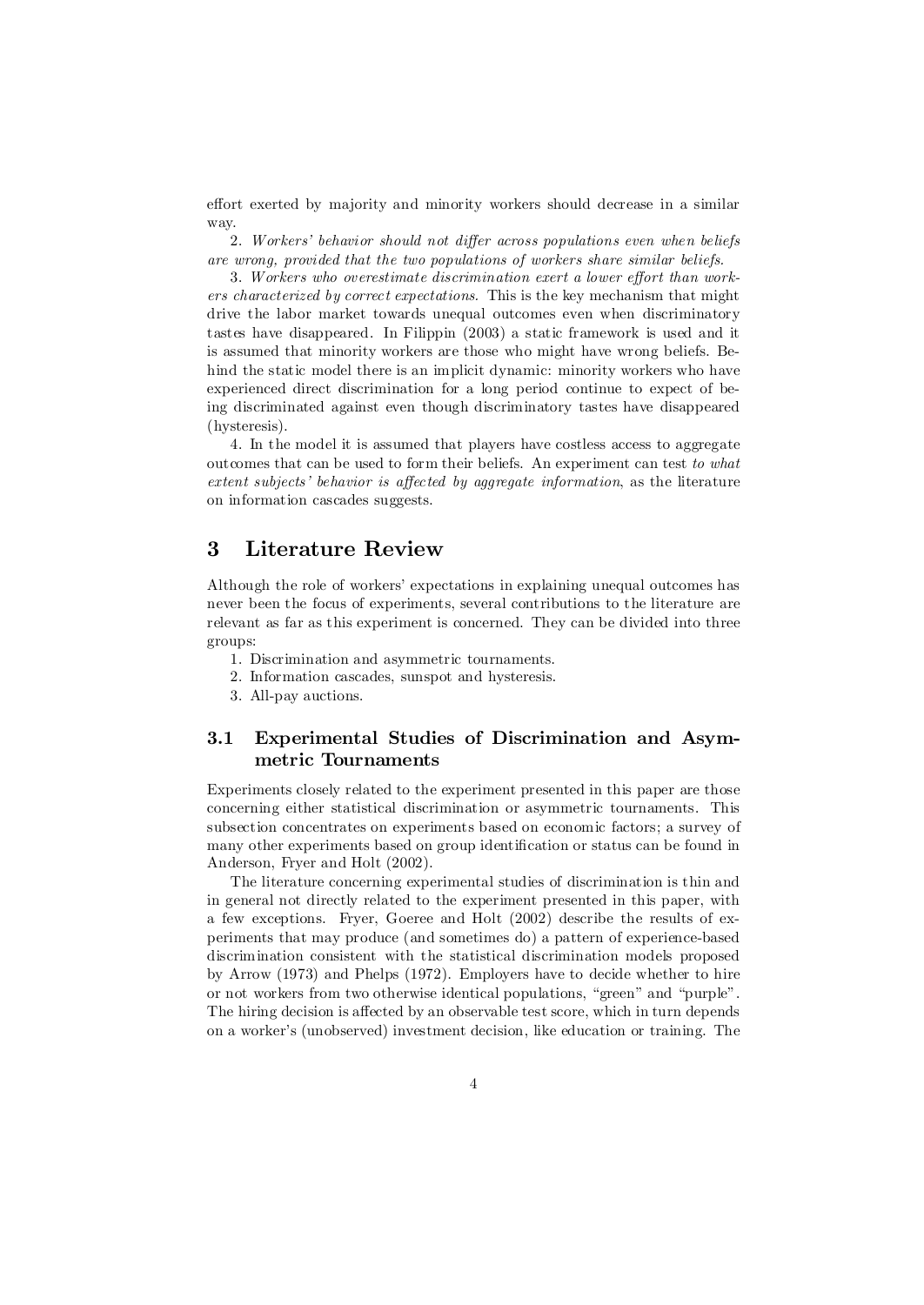cost of investing is random and it is set to be systematically higher for the workers of one population during the first ten out of sixty rounds, while from the eleventh onward it drawn from the same distribution. Moreover, players have access to aggregate information, given that the average investment and hiring percentages for the workers of each color are displayed at the end of each round. The authors find that a different average investment emerges, and then a lasting and self-reinforcing mechanism operates in such a way that fewer workers of that group are hired, the fraction of that group of workers investing decreases even further and so on, leading to multiple equilibria with discrimination. There are certain dimensions in which this experiment should be explicitly compared with that presented below. In particular, it is worth noting that, similarly to the experiment described in this paper:

a) there is a real effect (the different distributions from which investment costs are drawn) that is withdrawn during the experiment, but that have longlasting effects (hysteresis);

b) aggregate statistics are used to convey information to players, although there is no specific treatment focusing on the presence vs. absence of aggregate information.

c) there is an endogenous decision (investing or not) that makes  $ex$  ante equal populations potentially different in equilibrium.

Hargreaves-Heap and Varoufakis (2002) use the Hawk-Dove game to show that starting from two populations that differ because of a payoff-irrelevant observable characteristic only (red and blue label), different roles associated with different payoffs (i.e. discriminatory conventions) may emerge. Löhm  $(2000)$  finds in a Battle of the Sexes experiment that females are more likely to be discriminated against by other females.<sup>4</sup>

The literature concerning experimental studies of asymmetric tournaments is more established and some papers can fruitfully be used as a benchmark, in particular Schotter and Weigelt (1992) and Bull, Schotter and Weigelt (1987). The former presents an experiment aiming to test the theoretical predictions of the asymmetric tournament theory as presented by O'Keeffe, Viscusi, and Zeckhauser (1984). In particular, they focus on the predicted trade-off between equity and efficiency associated with affirmative actions, finding contrary evidence.

From the theoretical point of view, asymmetric tournaments have many things in common with the model in Filippin (2003). In line with the old saying that different opinions are necessary for a horse race to take place, both involve uncertainty. What distinguishes them is the fact that effort is not perfectly observable in the asymmetric tournament literature, while incomplete information

<sup>4</sup> Other experiments concerning statistical discrimination have been proposed by Davis  $(1987)$  and Anderson and Haupert  $(1999)$ , both relying on exogenous differences that characterize the two populations. The former finds weak evidence that the larger population has better outcomes. The latter provides evidence that workers belonging to a population characterized by a lower average innate productivity are less likely to be hired, with the likelihood depending on the cost of discovering the individual type. Strictly speaking, it can be argued that the framework of these experiments cannot be classified as discrimination.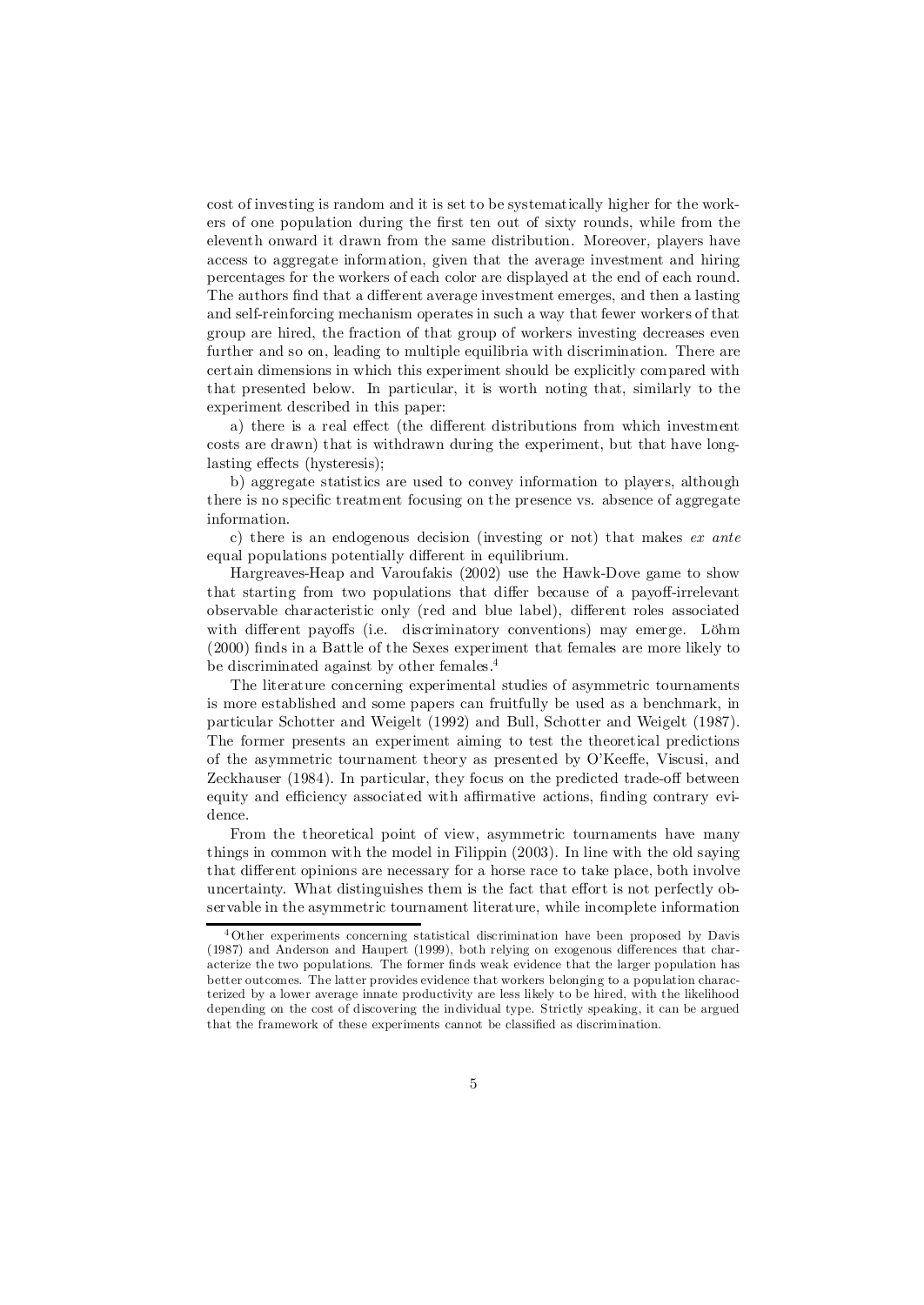about the opponents' type-strategy set characterizes Filippin (2003). Furthermore, the two approaches share most of their predictions, in particular that the behavior of advantaged and disadvantaged workers should change in a similar way when discrimination is common knowledge.

The experiment presented by Schotter and Weigelt (1992) can be used as a benchmark also from the methodological point of view. Three points are particularly relevant. First, the authors want to avoid carryover effects from one treatment to another. Consequently, each subject is allowed to participate in one treatment only. In the present paper, instead, the main goal is to test the existence of hysteresis, and therefore carryover effects are part of the picture. Hence, the treatments are designed in such a way that every subject faces both a symmetric game and situations characterized by discrimination. Second, in the experiment proposed by Schotter and Weigelt (1992) players are matched once and for all within every session. This is more likely to lead to cooperation, or at least to strategic interaction, that would instead disappear with a random matching repeated before every period (see Duffy and Ochs  $(2003)$ ).

The experiment just described closely follows an earlier experiment by Bull, Schotter and Weigelt  $(1987)$ , where asymmetries and affirmative actions were not the main focus. It is worth noting that both experiments report a tendency of disadvantaged workers to over-supply effort in uneven tournaments, as if asymmetries elicit greater effort.<sup>5</sup> Moreover, Schotter and Weigelt (1992) show that advantaged workers make more effort than predicted in unfair tournaments. Section 5 will show evidence that disadvantaged players sometimes over-bid in unfair contests, while some evidence emerges that advantaged players bid more than predicted when the rules of the tournament are particularly favorable.

#### 3.2 All-pay auctions

All-pay auctions are characterized by the fact that bids are given back neither to the winner nor to the loser. The model behind the experiment is related to an all-pay auction, insofar as there is no compensation for the loss of utility that a non-promoted worker suffers when he have exerted an effort higher than the level that would be optimal if promotion was not an issue. In an all-pay auction the prize goes to the highest bidder, so that each player has the incentive to overbid the others, as long as this ensures a positive payoff.<sup>6</sup> When the value of the prize exceeds the sum of the endowments an equilibrium in pure strategies exists, implying full dissipation of the endowments. Otherwise, in symmetric all-pay auctions, the result that the sum of the expected bids equals the value of the prize is supported by mixed strategies equilibria (Baye, Kovenock and de Vries, 1996). Rational agents never over-dissipate the value of the rent if they have the opportunity to bid zero. However, a relaxation of the rationality via the possibility of decision errors is enough to support a theoretical framework where

 $5$  Asymmetric contests are defined "uneven" when agents are different, and "unfair" when contestants are identical but the rules favor one of them.

 $6$  The literature on symmetric rank-order tournaments started by Lazear and Rosen (1981) shares some of the features concerning all-pay auctions.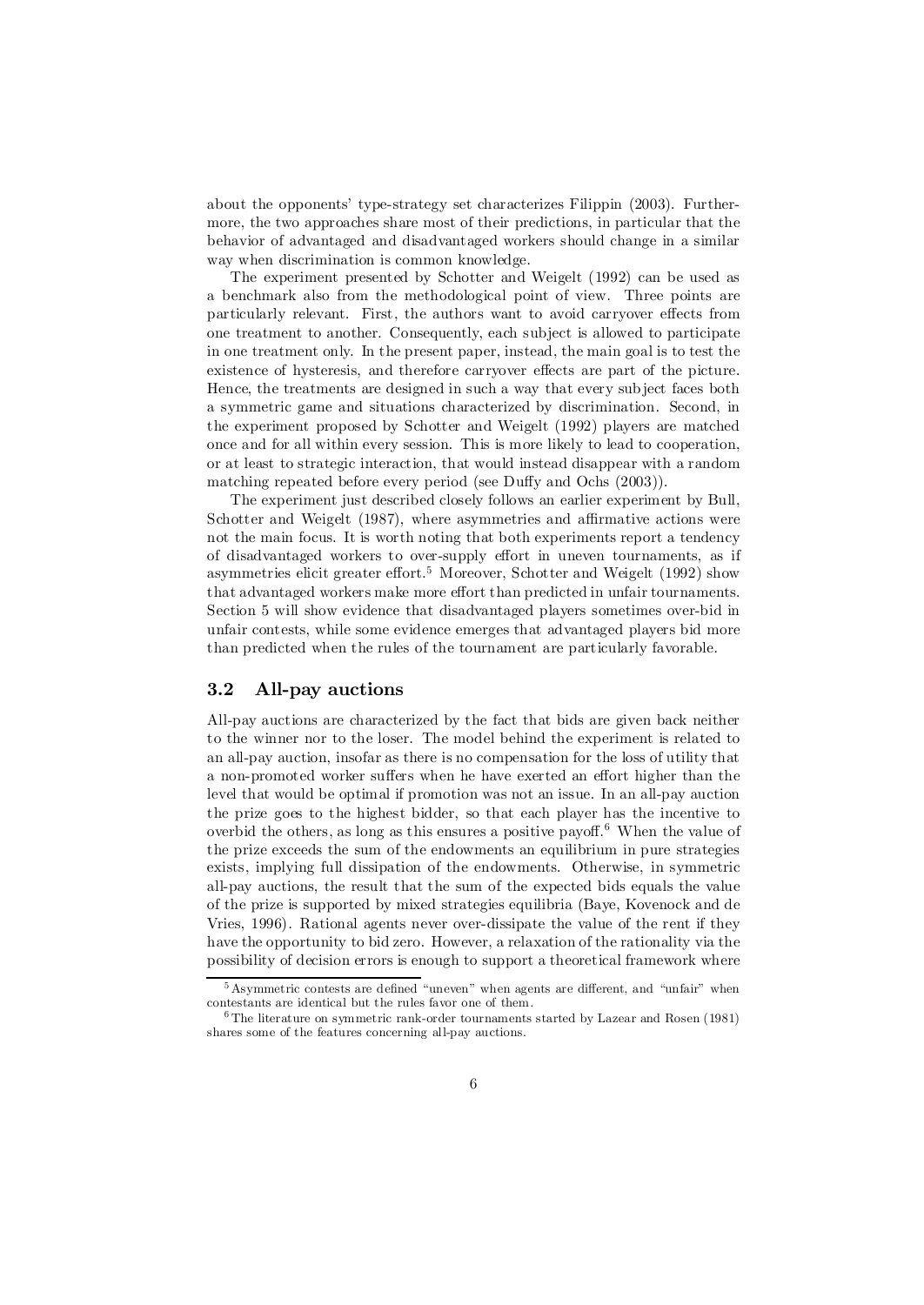over-dissipation can be observed (Anderson, Goeree and Holt, 1998) consistently with experimental evidence like Davis and Reilly (1998).<sup>7</sup>

The promotion game without discrimination in Filippin (2003), which is also tested in this experiment, is equivalent to an all-pay auction. Not surprisingly, the Nash equilibrium is a corner solution where endowments are fully dissipated. It might be feasible to increase the value of the endowment (or to decrease the value of the prize) to test also for over-dissipation. However, this goes beyond the goal of this paper.

#### 3.3 Information Cascades, Sunspots and Hysteresis

This experiment is also related to the strand of literature on information cascades (or herd behavior) started by Banerjee (1992) and Bickchandani, Hirshleifer and Welch (1992). Information cascades occur when the initial decisions of other players coincide in a way that it is optimal for each of the subsequent individuals to ignore his or her private signals and follow the established pattern. Particularly interesting as far as this paper is concerned is the sub-case of a reverse cascade (also called bad herd, or lemming type behavior), which happens when the first decision-makers choose the incorrect state of the world, and the followers join the resulting pattern of mistakes despite the fact that their private signals are more likely to indicate the correct state. In Filippin (2003) reverse cascades can justify the Self-Confirming Equilibrium with unequal outcomes when discriminatory tastes have disappeared, since workers access aggregate information that might affect subjects' behavior over and above individual outcomes. Anderson and Holt (1997) provide evidence from the lab of the existence of such information cascades, and, to a minor extent, of reverse cascades. Hey and Morone (2002) show that lemmings survive even within a market contest.

The theoretical sunspot model postulates that agents believe that a variable, which is in fact unrelated to the economy, has real effects, and shows that such beliefs can induce the agents to behave in a manner that provides support for the postulated beliefs. Sunspots were introduced to the laboratory by Woodford (1990), who shows that cyclic sunspot equilibria can asymptotically emerge in an OLG framework when agents follow some adaptive learning schemes. Marimon, Spear and Sunder  $(1993)$  do not find evidence that sunspot equilibria exist when the extrinsic variable is not correlated with some real shock. However, they do find evidence that sunspots matter, taking the form of common past experience that influences agents behavior even when the real shock (correlated

<sup>7</sup> When within such a framework subsequent bids are allowed before the prize is assigned, it is easy to observe that bidding spirals out of control, as in the Dollar Auction Game presented by Shubik (1971), where a dollar is awarded to the highest bid. Since the expenditures are sunk, it would be rational to increase a bet whenever doing so increases the expected return more than the amount of the additional bet. There is no stable equilibrium (at least in pure strategies) as long as the endowment of each player exceeds the value of the prize. When one bid exceeds the value of the prize, the motivation of the remaining bidders changes from a desire to maximize returns to one of minimizing losses. Thus, the question transforms from "How much can I win?" to "How do I keep from losing?" and escalation is easily observed, like in the classroom experiments described by Murnigham (2001).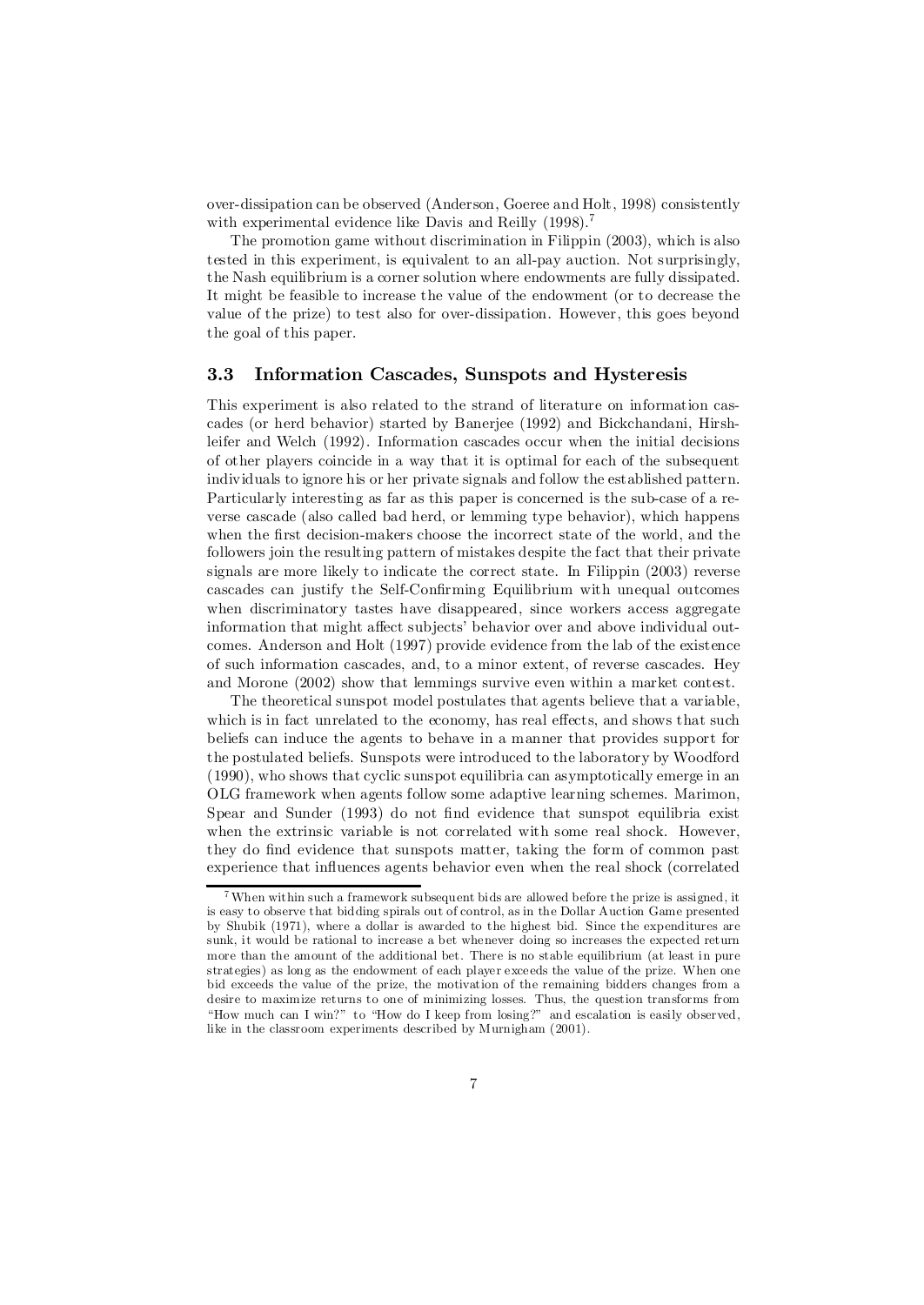with sunspots) has been removed. This is a combination of hysteresis, i.e. the lagging of an effect behind its cause, and sunspots. What the experiment in section ?? tries to figure out is the existence of hysteresis without sunspots. In this case discriminatory tastes are the key variable that has real effects and that is withdrawn, while there is no extrinsic signal that drives the behavior of agents after the real shock disappears.

The paper by Bull, Schotter and Weigelt (1987), already mentioned when talking about asymmetric tournaments, is relevant also as far as the role of information is concerned. Giving contestants additional, but not complete, information about the actions of their opponents appears to slow the rate at which agents converge on their optimal choice. Section 5 will show that no significant differences are associated with the behavior of players accessing aggregate statistics in addition to individual outcomes.

#### 4 The Experiment

The game captures the main features of the model that explores the role of workers' expectations in explaining observed unequal outcomes, presented in Filippin (2003). The game is much simpler than the model in order to be easily played. At the same time, the subjects are not made aware of the underlying economic relations being tested. Thus, keywords like discrimination, labor market, employer, worker, male and female are never used. This minimizes the risk that idiosyncrasies might enter the experiment and confound the results.

#### 4.1 Sketch of the game

Participants are randomly divided into two populations: red and blue. In every trial every participant has an endowment of 10 Euro cents and can decide how many cents to allocate as a sort of lottery ticket to get a prize worth 25 Euro cents. Bets are not given back to the players, neither to the winner nor to the loser, making the game equivalent to an all-pay auction. Therefore, at the end of the trial the winner gets 25 cents plus the amount not bet, while the loser only the amount not bet.

In every lottery there are only two participants, one from the red population and one from the blue population. The players know that they face only one opponent within every trial. Subjects are warned that it is possible to face the same opponent more than once during every session, but of course they do not know when, given that random assignment takes place at the beginning of each trial. The prize is awarded to the higher bid and it is split if bids are equal, unless the opponents are assigned to a "crazy computer," which instead assigns the prize to the red player regardless of the bids. The fraction of crazy computers, and whether workers know it or not, vary across treatments (see section 4.3).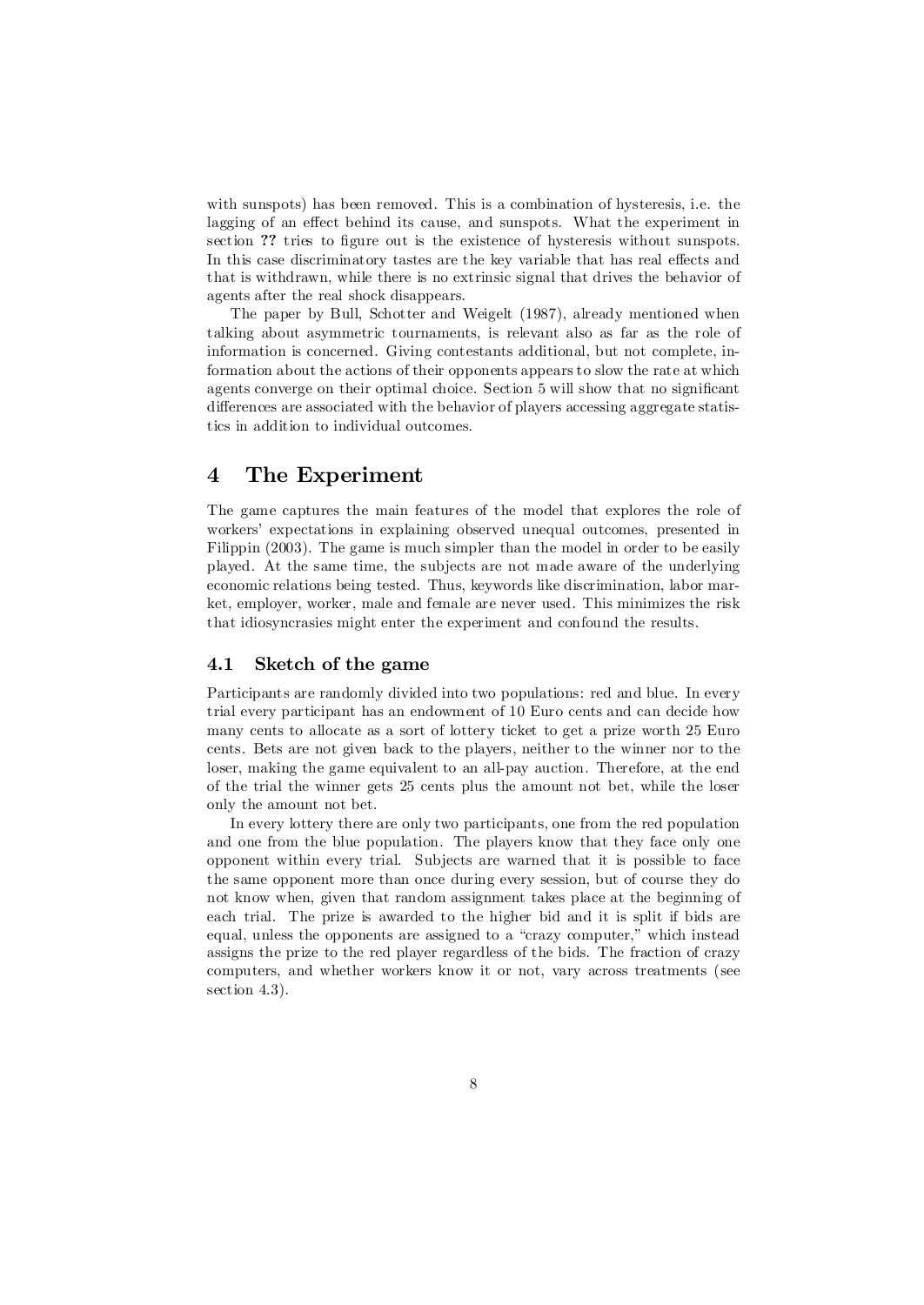#### 4.2 Contrast and comparison with the model

Similarities with the model in Filippin (2003) are straightforward only if one knows that this model is what the experiment aims to test. Colors (red and blue) are the equivalent of gender (or race, etc.). The endowment of 10 cents is the same as the utility level when intermediate effort, i.e. the optimal level of effort when promotions are not an issue, is exerted. The amount bet plays the role of additional effort exerted to enhance the probability of being promoted. The prize stands for the promotion and, finally, the "crazy computers" play the role of discriminatory employers. The game is played under different parameter settings and information structures (see section 4.3).

#### 4.2.1 Populations and Number of Types

As already mentioned, red and blue labels are the equivalent of the payoffirrelevant observable characteristic that distinguishes minority from majority workers. The color label is assigned randomly to every participant and lasts for the whole experiment.

The role of the population of employers is played by the computers, which implements the employers' equilibrium strategies in the model. The crazy computers never assign the prize to the members of the blue population. The "fair computers" instead assign the prize to the player who made the higher offer and they split the prize when bids are equal. Hence, only the blue players risk being discriminated against.

In the theoretical model it is necessary to assume that workers are of different types for the employers to have some uncertainty about their productivity in the second period. In the experiment the distinction of different types would make the game much more complicated, given that subjects are not familiar with the concept of payoff-type. A further appreciable gain in simplicity is that, since the computers directly play the equilibrium strategy of the employers, it is unnecessary to play the second stage of the theoretical model.

#### 4.2.2 Utility function and Nash Equilibria

The utility function used in the model is not implemented directly in the experiment because it would be quite cumbersome to deal with it in the limited time-spell of the experiment (about 75 minutes). However, the game sketched in section ?? implies a simplified but very close version of it. In both cases players have the opportunity to give up some utility with certainty in exchange for an uncertain but higher return. In the model, supplying a high effort is a sub-optimal decision considering the first period only, but the loss of utility can be more than counterbalanced if the worker is promoted, since the job assigned to the promoted workers is characterized by a lower cost of effort. On the other hand, if the worker is not promoted (s)he suffers a net loss of utility with respect to if where (s)he had chosen the "safe" option, i.e. intermediate effort. The risk of not being promoted has its counterpart in the possibility to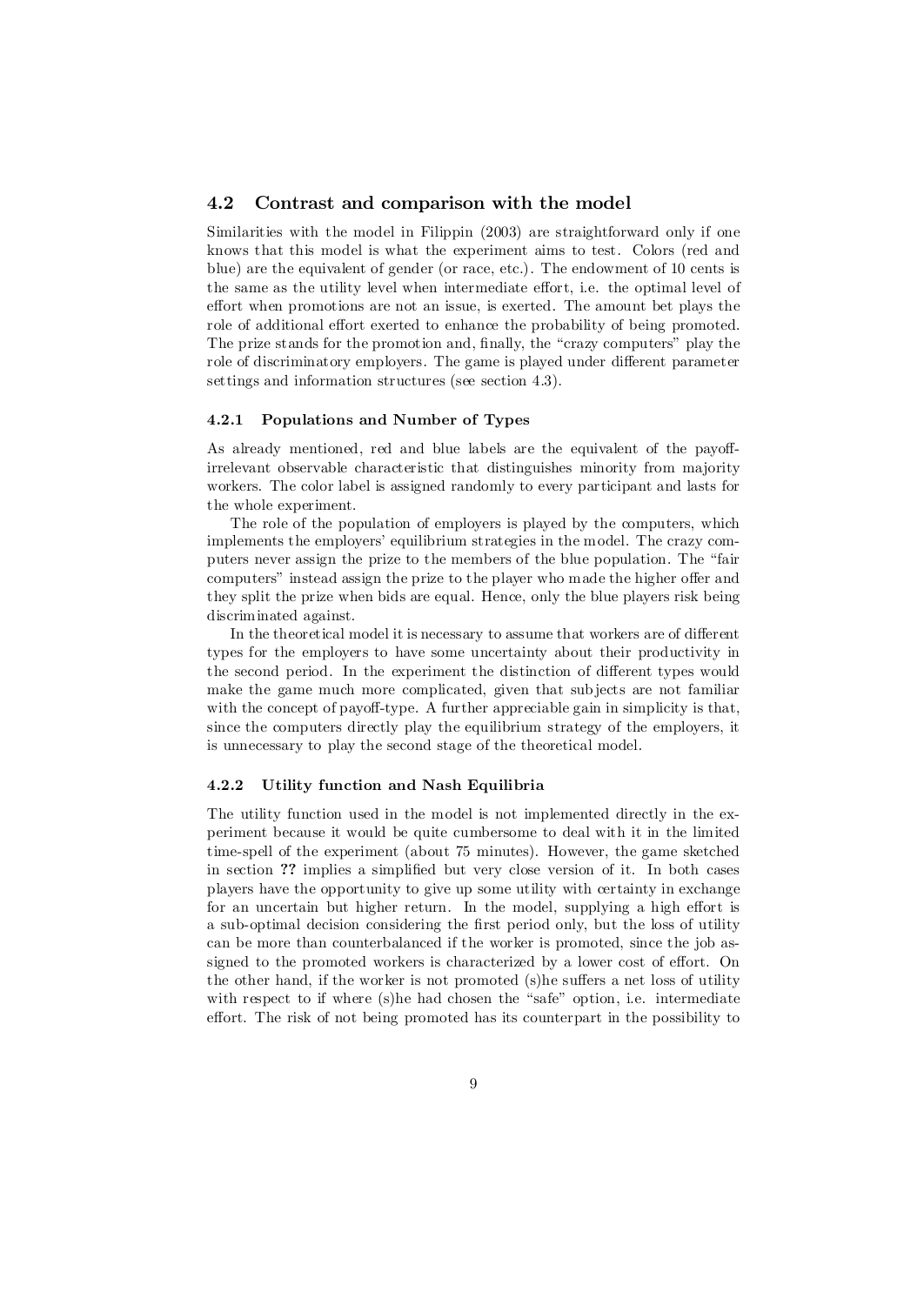Payoffs for the two players when no computer prefers Reds (Euro cents)

| red;blue |                                       |            |            | $\cdots$ |                   | 10        |
|----------|---------------------------------------|------------|------------|----------|-------------------|-----------|
| 0        | $22.\overline{5}$ ; $22.\overline{5}$ | 10;34      | 10;33      |          | 10:26             | 10:25     |
|          | 34;10                                 | 21.5; 21.5 | 9:33       | $\cdots$ | 9:26              | 9:25      |
| $\bf{2}$ | 33:10                                 | 33:9       | 20.5; 20.5 |          | $8;\overline{26}$ | 8:25      |
| $\cdots$ | $\cdots$                              | $\cdots$   | $\cdots$   | $\cdots$ | $\cdots$          | $\cdots$  |
| 9        | 26;10                                 | 26;9       | 26;8       |          | 13.5; 13.5        | 1:25      |
| 10       | 25:10                                 | 25;9       | 25;8       | $\cdots$ | 25;1              | 12.5:12.5 |

bid without getting the prize in the experiment. However, also in this case the player has a "safe" option, which is bidding zero.

Table 1 summarizes the payoffs for the two players given the decision rule of a fair computer who assigns the prize to the subject bidding more and splits the prize when the bids are equal. For instance, the cell 22:5; 22:5 is associated with both subjects bidding zero and the prize being split. The only Nash equilibrium occurs when both players bid 10 cents. Hence, full dissipation of the endowments is predicted, not surprisingly given that this game is equivalent to an all-pay auction with the value of the prize exceeding the sum of the endowments.

This Nash equilibrium is not efficient, because both players would be better off playing  $\theta$ , but in that case both would have the incentive to deviate bidding a positive quantity. This is similar to what happens in the theoretical model for the combination of parameters that displays a Bayes-Nash Equilibrium with both workers supplying a high effort. Given that the model imposes that one and only one worker is promoted, if both workers offered an intermediate effort, the probability of being promoted would be the same and both would have a higher utility in the first period. However, neither worker would be maximizing his/her utility because (s)he has a profitable deviation supplying a high effort.

Table 2 summarizes the payoffs for the two players given the decision rule of a crazy computer who always assigns the prize to the red player regardless of players' bids. Playing 0,0 is a dominant strategy for both, just as intermediate effort is a dominant strategy in the model when there are discriminatory employers only.

When there are both crazy and fair computers, payoffs are a linear combination of these two matrices, using as weight the fraction of crazy computers. When this fraction is unknown the equivalent of the expectation-driven Self-Confirming Equilibrium characterized by unequal outcomes may arise, as long as crazy computers have disappeared but the minority group still believes there are some.

An important difference with respect to the model is that in the experiment bids are roughly continuous, while in the model the set of choices is restricted to low, intermediate and high effort. A roughly continuous set of choices is likely to reduce the probability of observing the Self-Confirming Equilibrium driven by wrong beliefs, since the cost of experimenting to discover the true state of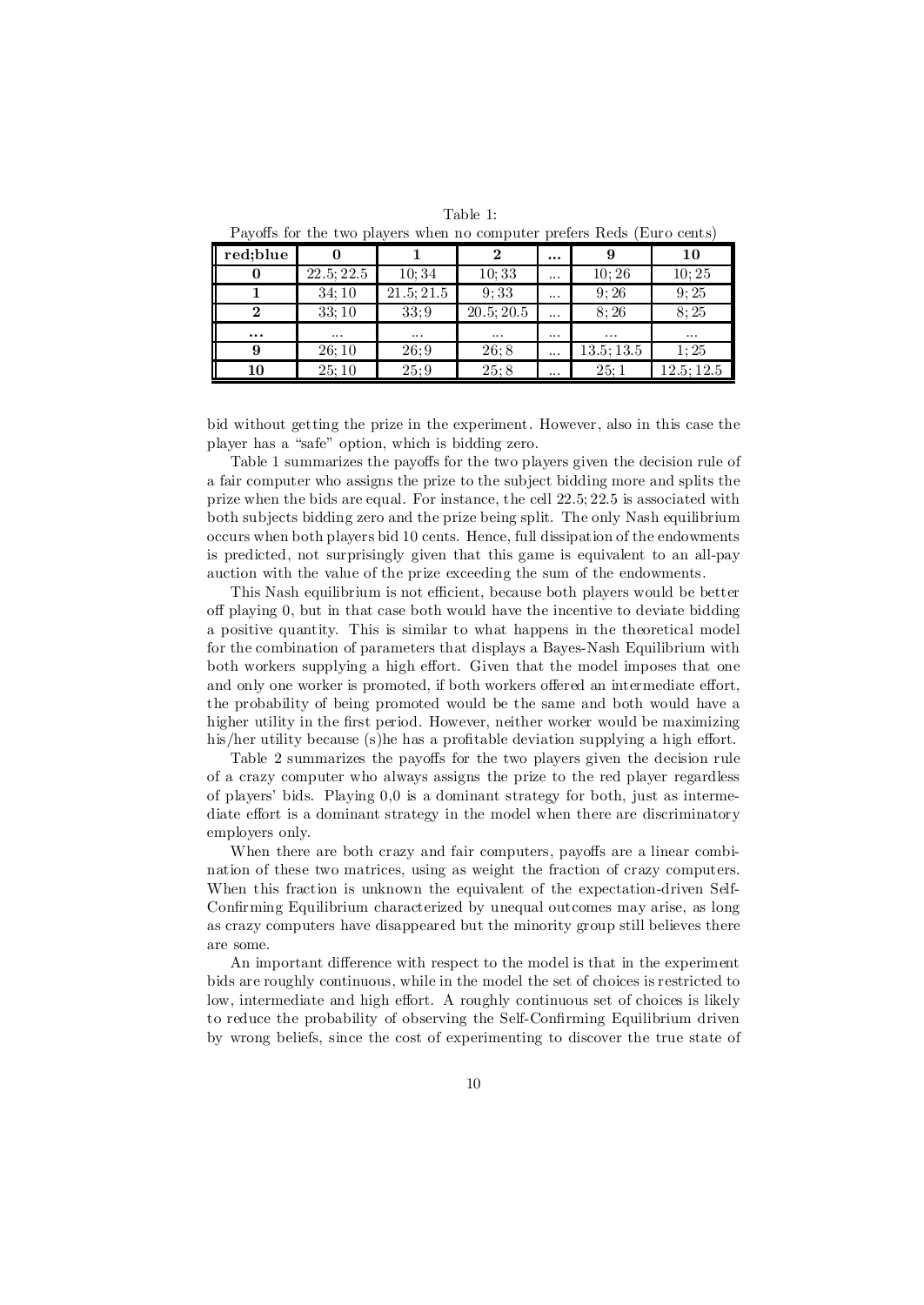| Table 2:                                                         |  |
|------------------------------------------------------------------|--|
| Players' payoffs when facing a PC that prefers Reds (Euro cents) |  |

| red;blue |          |      |           | . |          | 10       |
|----------|----------|------|-----------|---|----------|----------|
|          | 35;10    | 35;9 | 35;8      |   | 35;1     | 35;0     |
|          | 34:10    | 34;9 | 34;8      | . | 34:1     | 34;0     |
| 2        | 33:10    | 33;9 | 33;8      | . | 33:1     | 33;0     |
| $\cdots$ | $\cdots$ | .    | $\ddotsc$ | . | $\cdots$ | $\cdots$ |
| 9        | 26;10    | 26;9 | 26;8      | . | 26;1     | 26:0     |
| 10       | 25:10    | 25:9 | 25:8      |   | 25:1     | 25:0     |

nature becomes very low (see also section 5).

#### 4.3 Design and Procedure of the Experiment

One aspect of the experimental procedure needs to be stressed. All the treatments were proposed within each of the seven sessions of the experiment. Hence, all the subjects played facing the whole set of parameters. This procedure implies potential carryover effects from one parameter set to the others, as well as confounding factors arising because of framing, learning and fatigue. However, testing the existence of carryover effects (hysteresis) is one of the primary goals of the paper, and therefore such an approach is necessary. Moreover, an econometric approach to the analysis of the data allows us to control for any observable and/or unobservable individual characteristic that might affect the choices of the participants during the experiment, including framing, learning and fatigue. To minimize the role of confounding factors, simultaneous parameter changes are avoided.

One of the testable implications concerned the role of information. For this reason in two sessions (3 and 4) subjects get information on all the outcomes within the session, in addition to their own outcomes, when the fraction of crazy computers is unknown (Treatments 2 and 6).

What follows is a sketch of the rules and the procedure of the experiment, which has been run using the zTree software.<sup>8</sup> We recruited subjects from undergraduate courses at the University of Milan. Most of the subjects were inexperienced. Participants were first randomly assigned numbers and seats. Subjects were told that their physical identity was not associated with their choices during the experiment, the subjects' numbers being their personal identification. They were given written instructions that were also read aloud by the experimenters, stressing that the amount they earned was a function of their decisions. In addition, instructions were also displayed on the screen at the beginning of each treatment.

Quiz 1. After questions are raised by subjects, a quiz is run to test their comprehension of the game. Given three different pairs of bids, they are asked

<sup>8</sup> The zTree software was developed at the University of Zurich, Institute for the Empirical Research in Economics (see Fischbacher, 2002).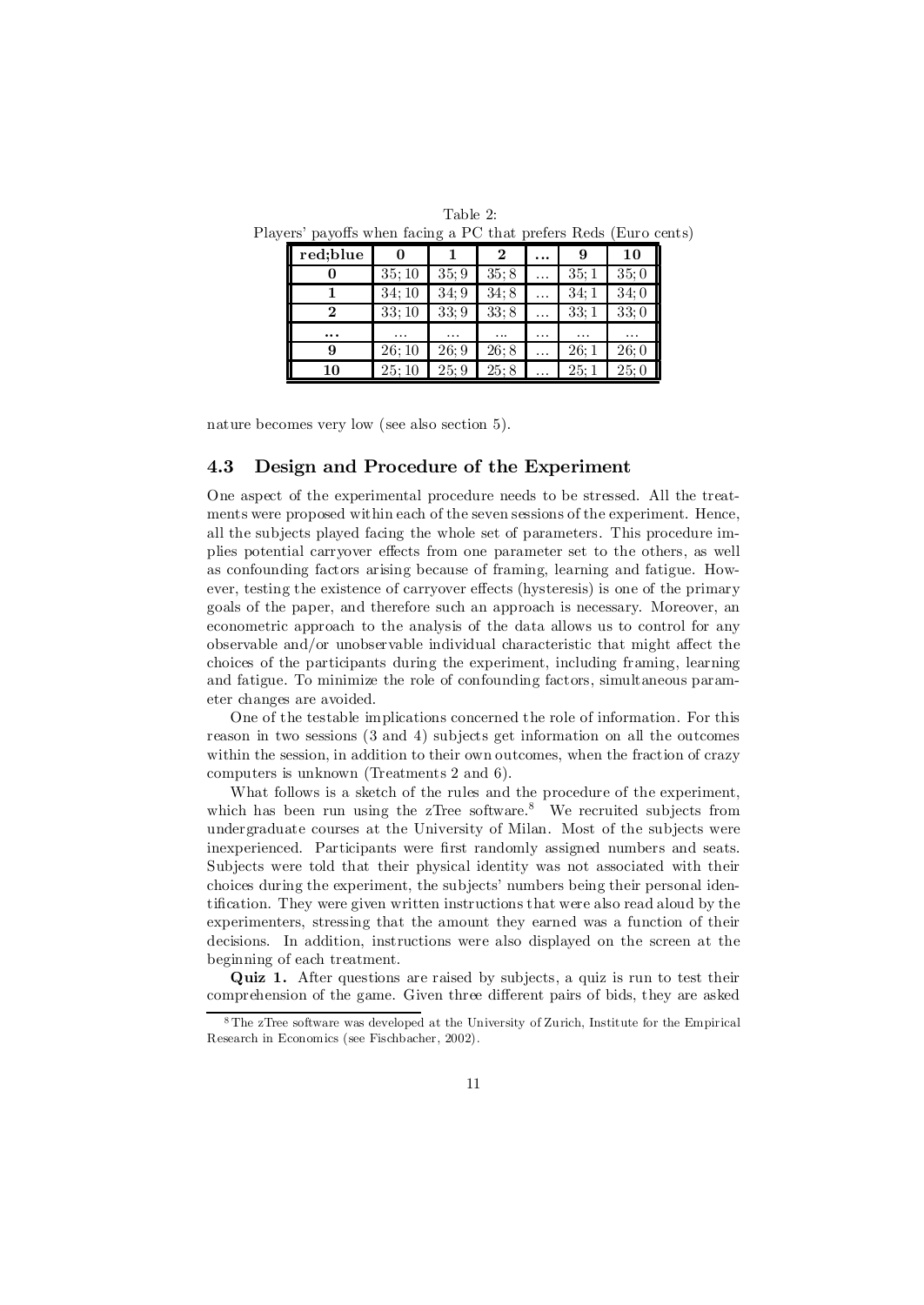to answer who is awarded the prize and to compute their earnings. If wrong answers are given, the subsequent screen shows the subject the correct answer and, in the case of earnings, the way to compute them. Subjects are invited again to ask questions about anything that is not clear.

Assignment to red or blue population. The color of the population is then randomly assigned to every participant by means of an algorithm, in such a way that unobserved and uncontrolled characteristics are not correlated with the focus variables. The color is assigned once and for the whole experiment.

Treatment 1 - 10 trials - Random matching of each Blue with a Red, with the possibility of facing the same opponent more than once. There is no "crazy computer" and players know it, i.e. the game is equivalent to an all-pay auction. Each subject is asked to bid from 0 to 10 Euro cents in order to get the prize. The goal of this treatment is twofold. On the one hand, it makes subjects familiar with the game. On the other hand, it tests whether players cluster around the unique Nash Equilibrium with both players bidding 10 cents, i.e. fully dissipating their endowment. Payoffs are reported in Table 1. After participants have decided the computer displays:

a) how much the two opponents bid;

- b) who wins the prize;
- c) individual earning.

Introduction of crazy computers. After Treatment 1, the participants are told that some crazy computers, i.e. computers that assign the prize to the member of the red population regardless of the amounts bid, will be introduced into the game. During each treatment they might face either a fair or a crazy computers, but obviously they are not told at the beginning of each trial whether the computer running that trial is crazy or not. It is made clear that in every trial there is a random matching with an opponent of the other population as well as with a PC. Hence, the probability of facing a crazy computer is the same in every trial of each treatment and does not depend on the type of computer faced in previous trials.

Participants are warned that the maximum attention has been paid in order that every subject has the same expected reward. In particular, members of the blue population will receive an additional lump sum reward of 3.5 Euro to compensate them for their lower chances of being awarded the prize. Hence, at the end of the experiment everybody will have had the same chance to earn the same expected reward with differences depending on participants' actions only.<sup>9</sup>

Quiz 2. Subjects are then asked to answer another short quiz to test their comprehension of the game when crazy computers are introduced. Participants are asked:

a) to answer whether they are assigned the prize or not, and to compute

<sup>9</sup> The lump sum compensation has been introduced to prevent members of the blue population from feeling tempted to hinder the experiment. The amount of the compensation (3.5 Euro) was derived from the difference between the expected average earnings of Reds and Blues, had they followed the theoretical predictions. It turned out that the compensation was higher than the actual difference of earnings arisen during the experiment between Reds (11.05 Euro) and Blues (9.08 Euro).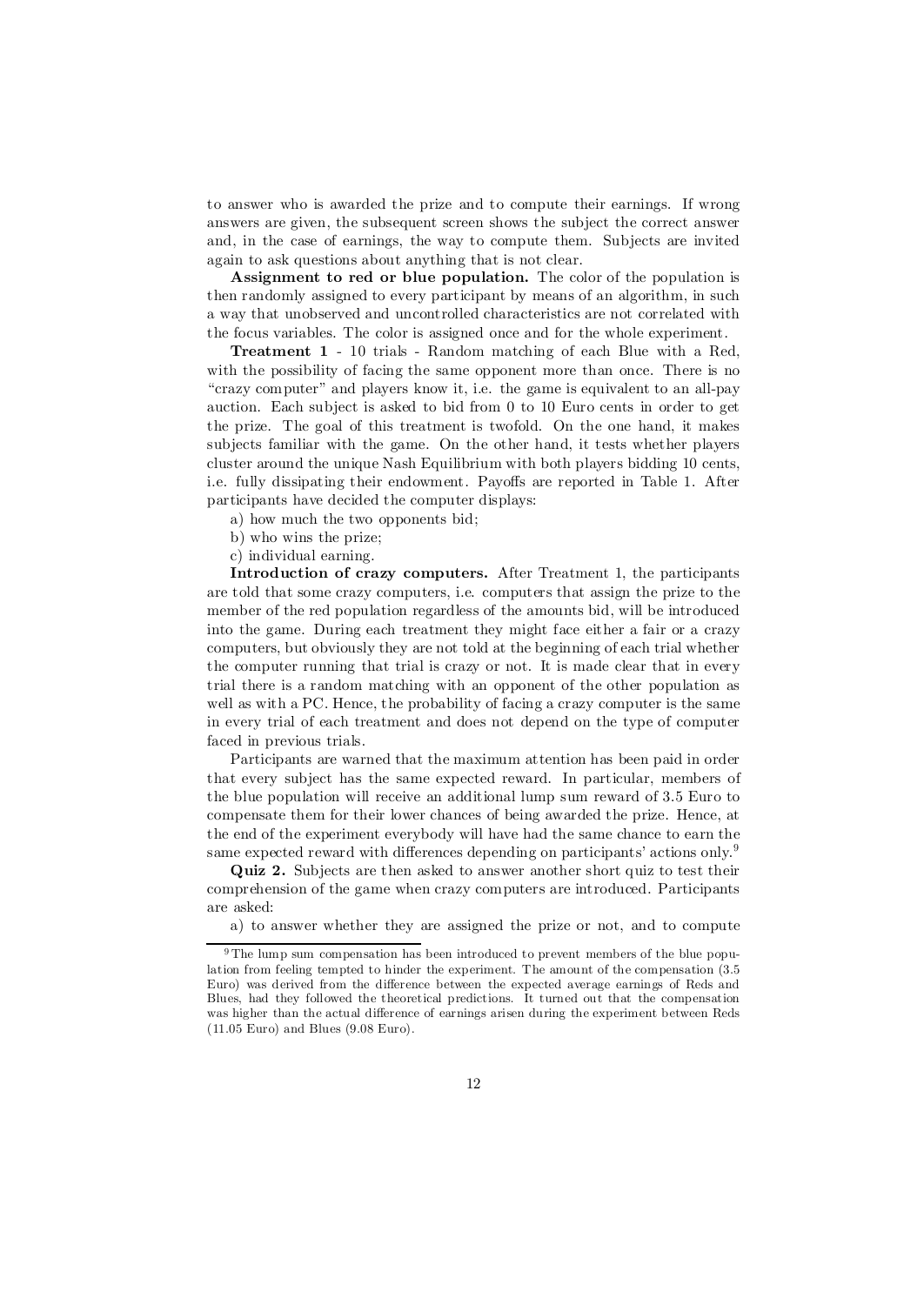their net position under four different circumstances in terms of bids or type of computer;

b) to compute their earnings and to infer the type of computer given four different pairs of bids and the associated decision about the prize.

In both cases, if wrong answers are given, the subsequent screen shows the subject the correct answer and, in the case of earnings, the way to compute them. Subjects are invited again to ask questions about anything that is not clear.

Treatment 2 - 15 trials - Random matching of each Blue with a Red, with the possibility of facing the same opponent more than once. There is no crazy computer but in this case players do not know this. They are just told that the fraction of crazy computers can range between 0% and 100% and that it is held constant during the treatment. Each subject is asked to bid in order to get the prize. In this case theoretical predictions are uncertain, since the best replies depend on beliefs and rationalizability does not allow us to delete any strategy. After each participant has decided the computer displays:

a) how much the two opponents bid;

- b) who wins the prize;
- c) individual earning.

In sessions 3 and 4 subjects access aggregate information as well. They are shown the distribution of bids among red and blue players, together with the percentage of Blues and Reds to whom the prize is assigned. After statistics have been displayed, subjects are finally asked to report their beliefs about the actual fraction of crazy computers. Expectations are elicited implementing a lottery in which each subject has a probability of winning that is correlated with the number of times in which her beliefs are approximately (error  $\langle 5\% \rangle$ ) correct.

This treatment is repeated after players experience discrimination.

Treatment 3 - 5 trials - the same as Treatment 1 except that now there is a 10% probability of facing a crazy computer and players know it. Particular emphasis is devoted to explaining that computers are randomly assigned at every trial to make it clear that a subject does not face the same PC during the whole sequence of trials. The goal of this treatment is twofold. On the one hand, it makes subjects familiar with the game when they know that crazy computers are introduced. On the other hand, it tests whether players over-react to the introduction of crazy computers, given that the unique Nash Equilibrium of the game predicts that both players should still bid 10 cents, i.e. fully dissipating their endowment (expected payoffs are reported in Table 3). After each participant has decided, the computer displays the same information to all the players in all sessions, i.e. in this case even in sessions 3 and 4 no one has access to aggregate information but only to individual statistics, and in particular:

- a) how much the opponents offered;
- b) who wins the prize;
- c) individual earning.

Treatment 4 - 5 trials - like Treatment 3 except that now there is a 50% probability of facing a crazy computer and players know it. As Table 4 shows,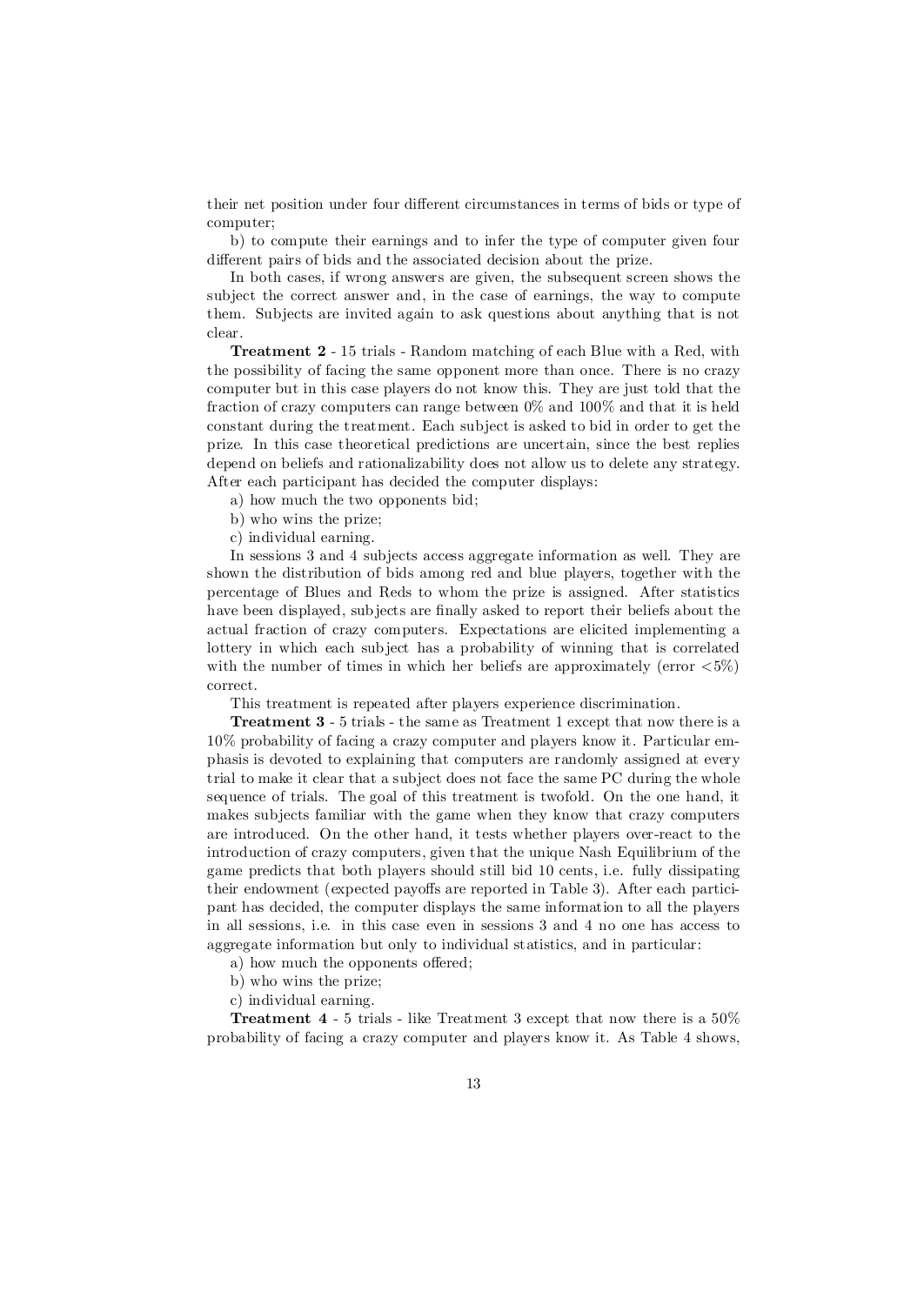Table 3: Players' payoffs with 10 percent crazy computers (Euro cents)

| red:blue |              |              |              | $\cdots$ |              | 10          |  |  |
|----------|--------------|--------------|--------------|----------|--------------|-------------|--|--|
|          | 23.75; 21.25 | 12.5; 31.5   | 12.5; 30.5   | .        | 12.5; 23.5   | 12.25; 22.5 |  |  |
|          | 34:10        | 22.75; 20.25 | 11.5; 30.5   | .        | 11.5; 23.5   | 11.25; 22.5 |  |  |
|          | 33:10        | 33:9         | 21.75; 19.25 | .        | 10.5; 23.5   | 10.25; 22.5 |  |  |
| $\cdots$ | $\cdots$     | $\cdots$     | $\cdots$     | $\cdots$ | $\cdots$     | $\cdots$    |  |  |
|          | 26:10        | 26:9         | 26:8         | .        | 14.75; 12.25 | 3.5; 22.5   |  |  |
| 10       | 25:10        | 25:9         | 25:8         | $\cdots$ | 25:1         | 13.75;11.25 |  |  |

Table 4:

Players' payoffs with 50 percent crazy computers (Euro cents)

| red;blue |                           |                     |              | $\cdots$ |             | 10                      |
|----------|---------------------------|---------------------|--------------|----------|-------------|-------------------------|
| 0        | $28.75; \overline{16.25}$ | 22.5; 21.5          | 22.5; 20.5   | $\cdots$ | 22.5; 13.5  | 22.25; 12.5             |
|          | 34;10                     | 27.75; 15.25        | 21.5; 20.5   | .        | 21.5; 13.5  | 21.25; 12.5             |
|          | 33;10                     | 33:9                | 26.75; 14.25 | .        | 20.5; 13.5  | 20.25; 12.5             |
| $\cdots$ | $\cdots$                  | $\cdot \cdot \cdot$ | $\cdots$     | $\cdots$ | $\cdots$    | $\cdots$                |
| 9        | 26:10                     | 26:9                | 26;8         | $\cdots$ | 19.75; 7.25 | $13.5; 12.\overline{5}$ |
| 10       | 25:10                     | 25:9                | 25:8         | $\cdots$ | 25:1        | 18.75; 6.25             |

in this case there is no Nash Equilibrium in pure strategies, because a cycling pattern would emerge. Starting from the Nash Equilibrium of the last trial of the previous treatment (10;10), if red players stick to their previous bid blue players no longer find it convenient to make a positive bid, and therefore they prefer to drop out by bidding zero. This cannot be an equilibrium because red players could get the full prize by bidding 1 instead of 10, but at that point blue players would have a profitable deviation overbidding by one cent the opponent. The same would apply to red players and so on, until the mechanism started again. There is only one prediction: the average bid of Reds and Blues should not significantly differ. After participants decide, the computer displays the same individual statistics as in the previous treatment.

Treatment 5 - 5 trials - equal to Treatment 4 except that now there is a 90% probability of facing a crazy computer and players know it. As Table 5 shows, although there is no Nash Equilibrium in pure strategies, it is possible to predict that both players should bid from 0 to 2 cents, because bidding more than 2 cents is never a best reply to any beliefs. After the participants have decided, the computer displays the usual individual statistics.

Treatment 6 - 15 trials - Repetition of Treatment 2: random matching of each Blue with a Red, with the possibility of facing the same opponent more than once. There is no crazy computer but players do not know it; they are just told that the fraction of crazy computers can range between 0% and 100% and that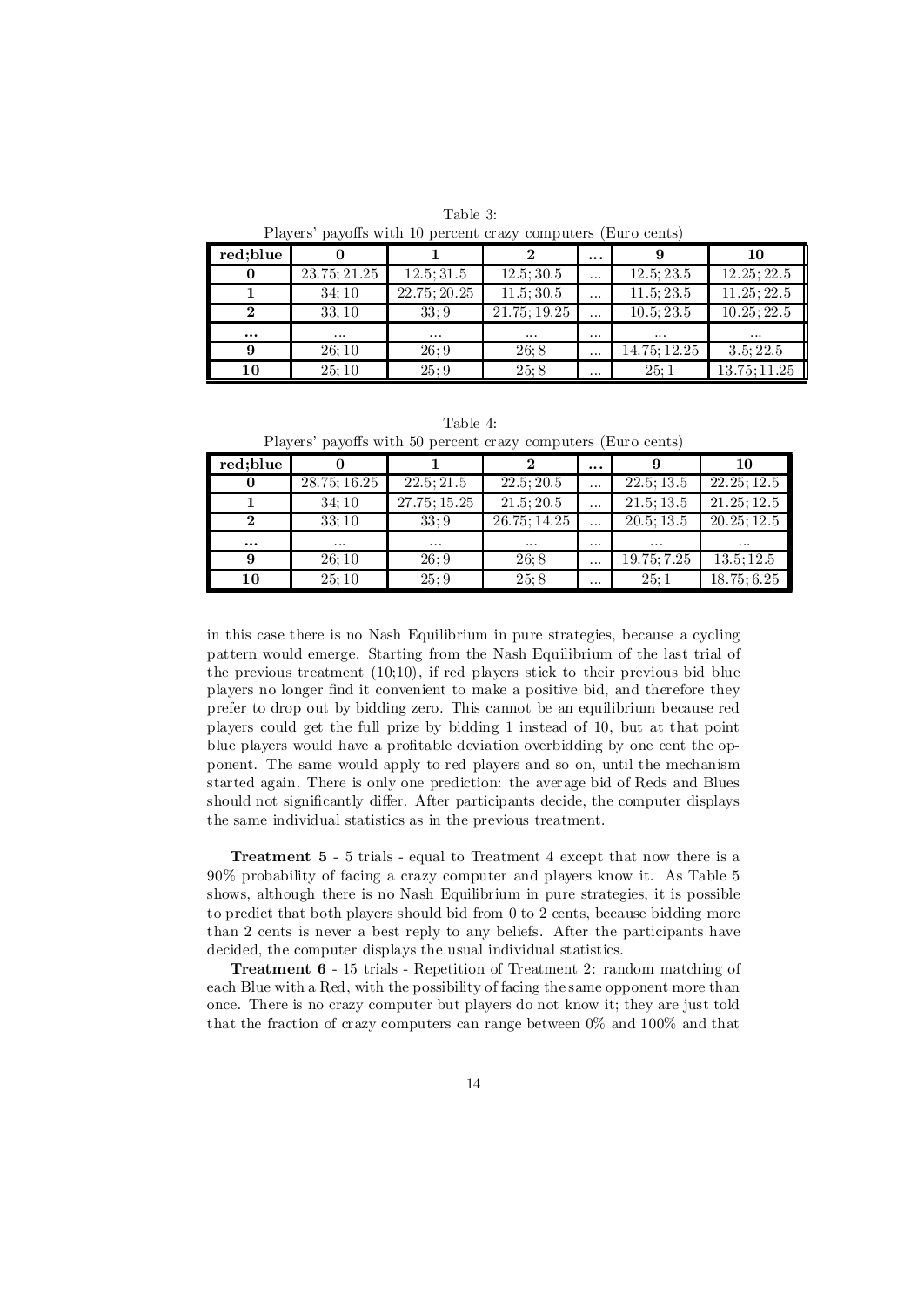| <b>T</b> rayces payons wren so percent crazy computers (Euro cents) |              |                   |             |          |            |             |  |  |
|---------------------------------------------------------------------|--------------|-------------------|-------------|----------|------------|-------------|--|--|
| red;blue                                                            |              |                   |             | $\cdots$ |            | 10          |  |  |
|                                                                     | 33.75; 11.25 | 32.5; 11.5        | 32.5; 10.5  | $\cdots$ | 32.5; 3.5  | 32.25; 2.5  |  |  |
|                                                                     | 34:10        | 32.75; 20.25      | 31.5; 10.5  | .        | 31.5; 3.5  | 31.25; 2.5  |  |  |
|                                                                     | 33:10        | 33:9              | 31.75; 9.25 | .        | 30.5; 3.5  | 30.25; 2.5  |  |  |
| $\cdots$                                                            | $\cdots$     | $\cdot\cdot\cdot$ | $\cdots$    | $\cdots$ | $\cdots$   | $\cdots$    |  |  |
| 9                                                                   | 26:10        | 26:9              | 26:8        | .        | 24.75;2.25 | 23.5; 2.5   |  |  |
| 10                                                                  | 25:10        | 25:9              | 25:8        | $\cdots$ | 25:1       | 23.75; 1.25 |  |  |

Table 5: Players' payoffs with 90 percent crazy computers (Euro cents)

it is held constant during the treatment. As in Treatment 2, individual statistics are displayed after the participants have decided, while in the same two sessions  $(3 \text{ and } 4)$  subjects access aggregate information as well. This is identified as a different treatment because of carryover effects that might affect subjects' behavior. Average bids that significantly differ from Treatment 2 would signal persistent effects of discrimination. Blues bidding less than Reds would be evidence in favor of the Self-Confirming Equilibrium in the model.

Since the set of choices in the experiment is roughly continuous, the Self-Confirming Equilibrium that may arise differs from the Self-Confirming Equilibrium in the model. As in the model, minority workers should choose the "safe" option, i.e. bidding zero (equivalent of intermediate effort), as long as they think there is a sufficiently high fraction of crazy computers. However, while in the model the majority workers would exert high effort, in the game it is enough to bid 1 cent instead of 10 (which would be the equivalent of high effort) if Reds believe that the Blues play zero. In more detail, the Self-Confirming Equilibrium driven by wrong minority workers' beliefs corresponds in the game to a situation in which:

- Reds bid 1 cent, which is a best reply to beliefs that crazy computers are up to 8% and that Blues bid zero.
- $\bullet$  Blues think that at least 92% of the computers are crazy and that Reds bid 1 cent. Given this beliefs bidding zero is a best reply.
- The prize is awarded to the Reds.<sup>10</sup>

 $10$  This Self-Confirming Equilibrium is not unique. Another equilibrium is obtained simply ‡ipping the color labels in the example above. However, only the equilibrium in which the prize is assigned to the Reds is consistent with the model. If the equilibrium in which the prize is assigned to the Blues occurs, it would be strong evidence against the model.

On the other hand, if all players believe that at least 92% of the computers are crazy and that the opponent play zero, both Reds and Blues should bid zero. However, in this case a few trials are enough to falsify players beliefs that there are many crazy computers, given that the prize would be split every time.

Finally, another Self-Confirming Equilibrium is supported by both subjects bidding the whole endowment and thinking that there are at most 20% of crazy computers.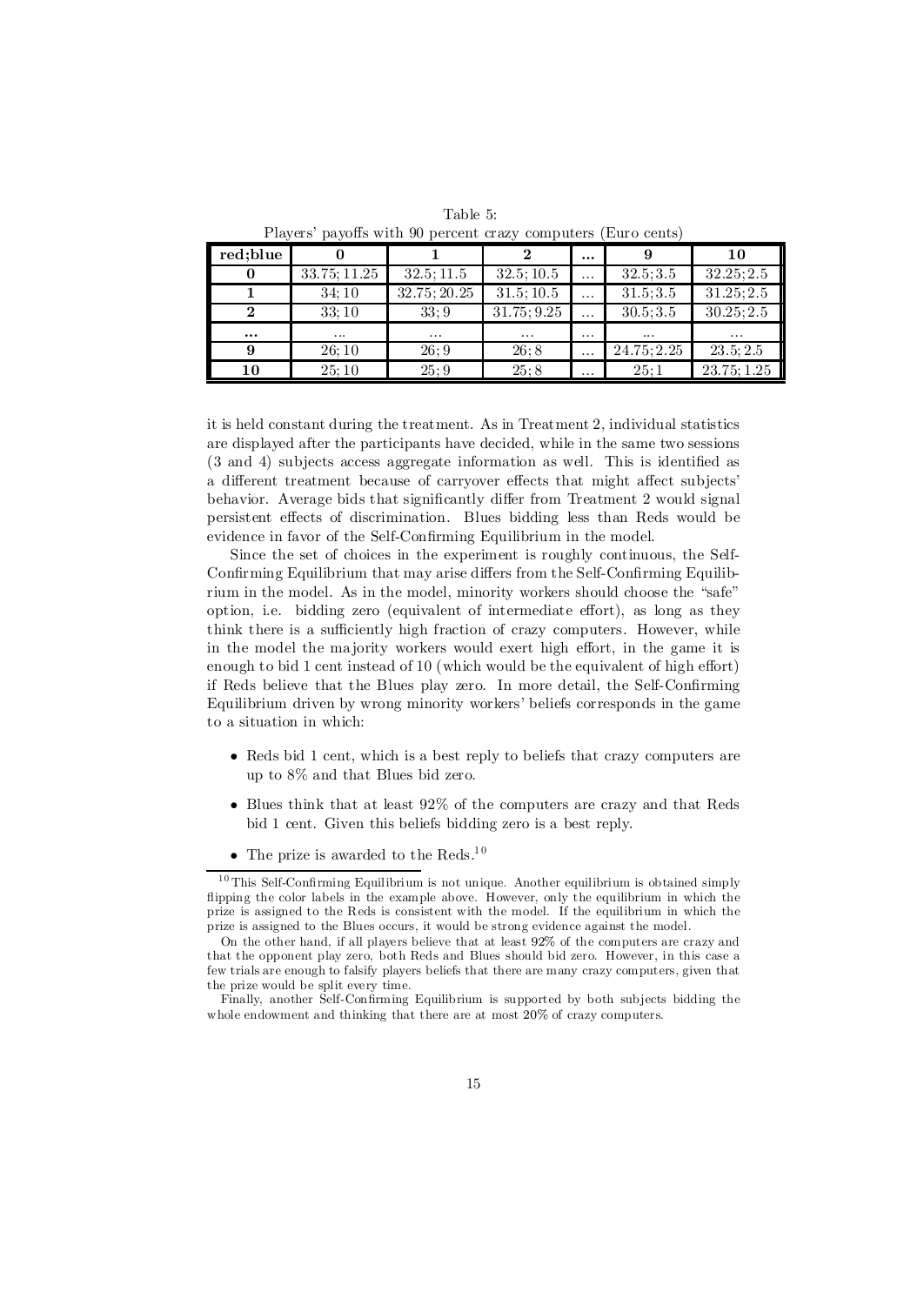Treatment 7 - 5 trials - Repetition of Treatment 3: 10% probability of facing a crazy computer and players know it. Again, this is identified as a separate treatment because of carryover effects that might affect subjects' behavior. Significantly different bids than in Treatment 3 would point toward persistent effects of discrimination. Blues bidding less than Reds would be evidence in favor of the Self-Confirming Equilibrium driven by wrong beliefs.

Strategy method. - 5 trials - There is no crazy computer and players know it. Each subject is asked to bid five times, every time after a different fictitious distribution of prizes between populations in the previous round has been displayed. This fictitious distribution shows a fraction of prizes won by the Blues decreasing from 80% to 0% in subsequent periods. In this case each subject wins the prize if her bid exceeds the average bid of the population of opponents. The individual results of each trial are shown together after the fifth trial, so that they do not affect the choices of the subjects during the treatment. Since there is no crazy computer, and subjects know it, subjects of both populations should dissipate entirely their endowment and pay no attention to the aggregate statistics.

At the end of the experiment a questionnaire is proposed, reminding participants that their physical identity was not associated with their choices and their answers during the experiment. Questions concerned academic as well as personal information. In section 4.4 some descriptive statistics of the pool of subjects are summarized.

70 subjects participated in the experiment, which consisted of seven sessions. The sessions lasted approximately 75 minutes and were composed of a minimum of 8 and a maximum of 12 subjects. Euro cents were the currency used during the experiment. Earnings ranged between 9 and 15.5 Euros (11.8 on average). Average earnings of the Reds were lower than average earnings of the Blues once the lump sum compensation of 3.5 Euros was taken into account. (11.05 Euro vs. 9.08+3.5 Euro, respectively).

#### 4.4 Sample description

From the information collected by means of the final questionnaire, it turns out that males are over-represented in our sample (67% vs. 33%), and that the average age of the pool is about 21 years. Most of the participants (89%) comes from the School of Political Sciences, and is enrolled in the third year of the degree program. The final mark at the exit of secondary school was chosen as a proxy for a student's ability; the variable has been rescaled in the range [0,1]. Two thirds of the sample come from high schools (licei) and one fourth from technical schools (*istituti tecnici*). Two specific questions were asked concerning political and religious orientation. An ordered scale from 0 to 5 has been used to ask subjects about their political orientation  $(0=left; 5=right)$ , without any label on each possible choice. Two thirds of the subjects report themselves as being center-left, i.e. they chose a value from 0 to 2, and 33% center-right. The average choice is 1.97 while the median choice is 2. With respect to religion, the subjects have been asked to choose from three alternatives: "believer and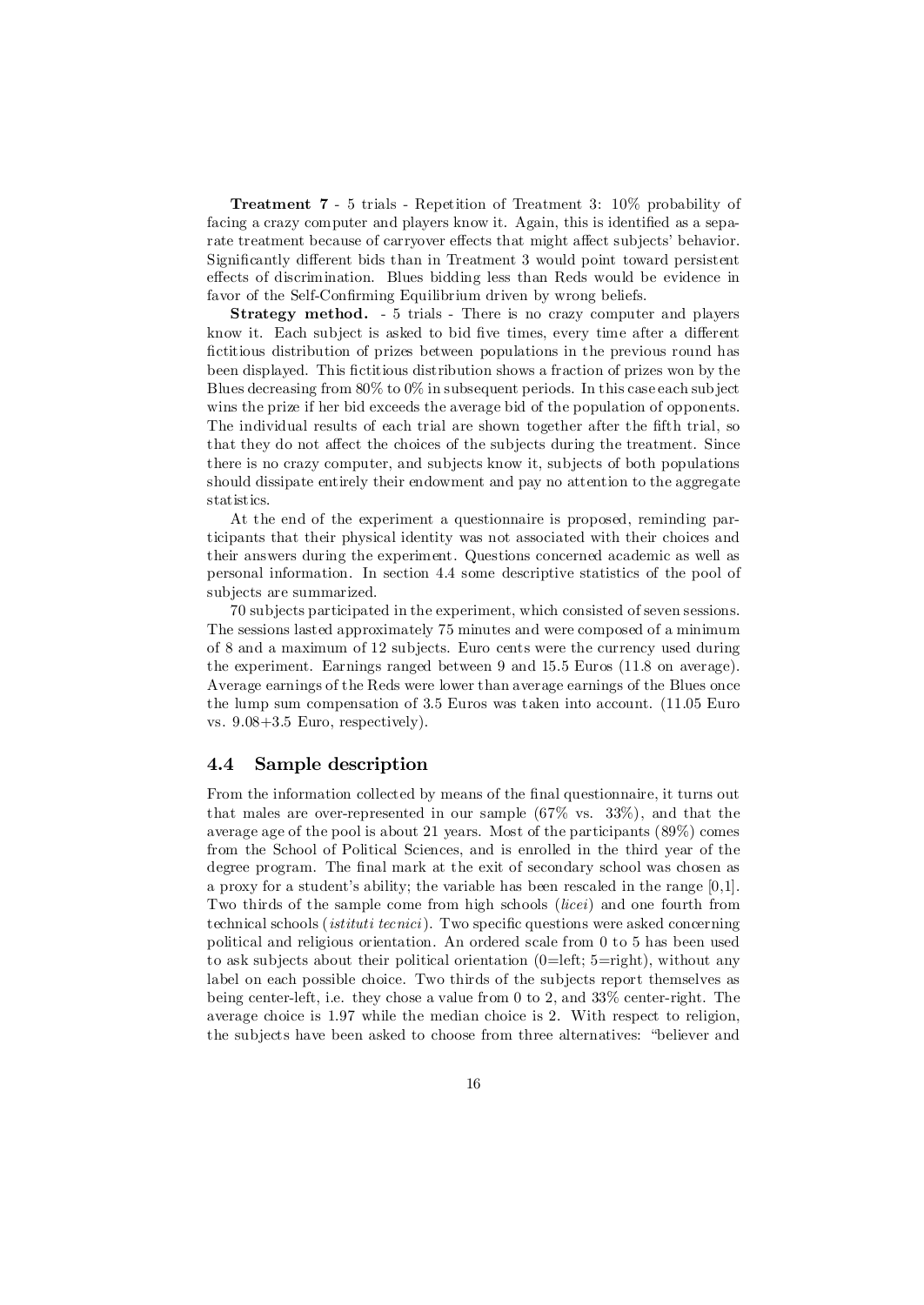|                | rreading it average plans about about badon or prize whiners |            |             |              |               |       |                             |  |
|----------------|--------------------------------------------------------------|------------|-------------|--------------|---------------|-------|-----------------------------|--|
| <b>Session</b> |                                                              |            | Average bid | Kolmogorov-  | Prize winners |       |                             |  |
| Subjects)      |                                                              | red        | blue        | Smirnov test | red           | split | blue                        |  |
|                | (10)                                                         | 9.82(0.66) | 9.70(0.81)  | p:1.000      | 6             | 41    |                             |  |
| $\overline{2}$ | (10)                                                         | 9.58(1.39) | 9.76(0.72)  | p:1.000      | 5             | 37    |                             |  |
| 3              | (10)                                                         | 9.02(2.80) | 9.56(1.51)  | p:0.998      | 8             | 37    | 5                           |  |
| 4              | (8)                                                          | 8.95(1.28) | 8.57(2.51)  | p:0.579      | 11            | 14    | 15                          |  |
| 5              | (10)                                                         | 7.44(3.92) | 8.92(2.55)  | p:0.112      | 9             | 23    | 18                          |  |
| 6              | (10)                                                         | 9.80(1.28) | 9.76(0.85)  | p:1.000      | 5             | 43    | $\mathcal{D}_{\mathcal{L}}$ |  |
|                | 12)                                                          | 8.62(2.73) | 8.63(2.76)  | p:0.928      | 14            | 28    | 18                          |  |
| pooled         | 70)                                                          | 9.02(2.42) | 9.27(1.93)  | p:0.942      | 58            | 223   | 69                          |  |

Table 6: Treatment 1: average bid (st dev) and distribution of prize winners

churchgoer," "believer but not churchgoer," "non-believer." The proportion of the last occurrence was around one third.

#### 5 Results

From the quizzes it is possible to infer that subjects have a good albeit imperfect comprehension of the game, given that the average number of wrong answers is about 1.4 out of 6 questions in the first quiz, and 2.5 out of 16 in the quiz with crazy computers.

The results confirm the prediction implied by the Nash equilibrium of the game where subjects know that there is no crazy computer (Treatment 1), i.e. that they should fully dissipate their endowment and bid 10 cents. In fact, the average bid is 9.14 cents. In the last trial of Treatment 1, 64 out of 70 subjects fully dissipate their endowment. The distribution of prizes is balanced across populations, in line with predictions. The prize is split in 63.7% of the games, while Reds win 16.6% of the games and Blues 19.7%. In the last trial of the Treatment the prize is split in 30 out of 35 games. Table 6 reports the average bid of each population, session by session, pooling all periods. The last row summarizes the same statistics pooling all the sessions. Blues display a propensity to bid more than Reds in session 5, although the difference is not statistically significant at the  $10\%$  confidence level. In fact, the Kolmogorov-Smirnov test does not reject the equality of the distribution functions  $(p:0.112)$ . In the other sessions, as well as in the pooled sample, the behavior of red and blue subjects is very similar, in line with the theoretical predictions.

Let's skip for one moment the analysis of Treatment 2. When a known and small fraction  $(10\%)$  of crazy computers is introduced (**Treatment 3**), some subjects slightly over-react (see Table 7). In fact, while the small fraction of crazy computers does not affect the prediction of full dissipation of the endowment, the average bid decreases to 8.3 cents with a higher variability. This is particularly evident in session 3 and, to a minor extent, in sessions 2, 4, 6 and 7.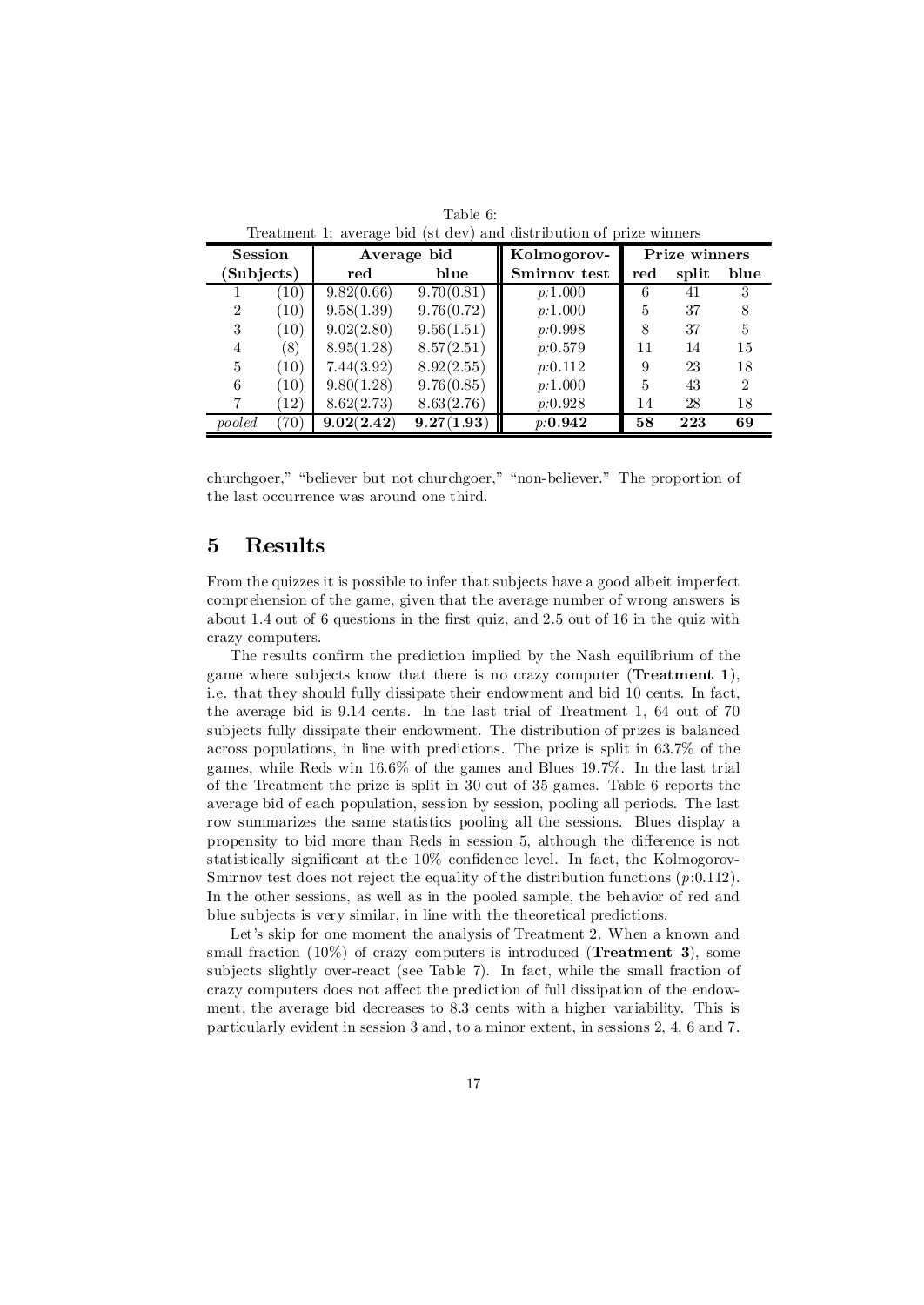| $\frac{1}{2}$  | <b>Session</b><br>Average bid |            | Kolmogorov- |              | Prize winners  |       |      |
|----------------|-------------------------------|------------|-------------|--------------|----------------|-------|------|
| Subjects)      |                               | red        | blue        | Smirnov test | $_{\rm red}$   | split | blue |
|                | $\left(10\right)$             | 9.60(0.66) | 9.88(0.60)  | p:1.000      | $\overline{2}$ | 22    |      |
| $\overline{2}$ | (10)                          | 7.20(4.20) | 9.32(2.08)  | p:0.285      |                | 11    |      |
| 3              | (10)                          | 7.16(4.33) | 6.40(4.25)  | p:0.710      | 11             |       |      |
| 4              | $\left(8\right)$              | 8.45(2.43) | 7.75(3.93)  | p:0.832      |                | 5     |      |
| 5              | (10)                          | 7.88(3.26) | 8.76(2.17)  | p:0.915      | 9              | 8     |      |
| 6              | (10)                          | 9.60(1.38) | 8.04(3.79)  | p:0.915      | $\overline{5}$ | 19    |      |
|                | (12)                          | 8.27(3.49) | 7.83(3.58)  | p:0.958      | 13             | 12    | 5    |
| pooled         | 70)                           | 8.30(3.29) | 8.29(3.28)  | p:1.000      | 54             | 84    | 37   |

Table 7: Treatment 3: average bid (st dev) and distribution of prize winners

Table 8: Treatment 4: average bid (st dev) and distribution of prize winners

| <b>Session</b> |                   | Average bid |            | Kolmogorov-  |     | Prize winners |                |
|----------------|-------------------|-------------|------------|--------------|-----|---------------|----------------|
| Subjects)      |                   | red         | blue       | Smirnov test | red | split         | blue           |
|                | $\left(10\right)$ | 4.80(4.72)  | 3.72(4.42) | p:0.475      | 17  | 5             | 3              |
| $\overline{2}$ | (10)              | 5.20(4.06)  | 4.32(4.12) | p:0.475      | 22  | 2             |                |
| 3              | (10)              | 1.12(1.39)  | 5.96(3.77) | p:0.000      | 13  | $\theta$      | 12             |
| 4              | (8)               | 2.65(3.72)  | 4.40(3.91) | p:0.034      | 15  | $\mathcal{D}$ | 3              |
| 5              | (10)              | 4.28(3.32)  | 4.72(4.01) | p:0.710      | 22  |               | $\mathfrak{D}$ |
| 6              | (10)              | 6.76(4.32)  | 5.84(4.52) | p:0.915      | 16  | 6             | 3              |
|                | (12)              | 3.80(4.02)  | 4.77(3.94) | p:0.071      | 18  | 3             | 9              |
| pooled         | 70)               | 4.12(4.09)  | 4.83(4.11) | p: 0.313     | 123 | 19            | 33             |

Reds and Blues display a pattern that is not significantly different in each session or in the pooled sample, in line with predictions. Unequal outcomes emerge as a consequence of the crazy computers, with Blues winning only 21.1% of the prizes against 30.8% of the Reds.

When the fraction of crazy computers increases to 50% in Treatment 4, the average bid decreases sharply to 4.47 cents (4.12 the Reds, 4.83 the Blues), with Blues bidding clearly more than Reds in most of the sessions. The Kolmogorov-Smirnov test rejects the equality of distribution functions in session 3 ( $p=0.000$ ), 4 ( $p=0.034$ ) and 7 ( $p=0.071$ ), while the difference is not statistically significant in the other sessions or in the pooled sample (see Table 8). The effect of the high fraction of crazy computers is overwhelmingly stronger than the effect of the higher offers of blue subjects in determining the distribution of prize winners (70.2% Reds Vs 18.8% Blues).

When in Treatment 5  $90\%$  of computers are crazy, the average bid  $(1.52)$ cents) stays within the predicted range of [0,2] cents, but there is a lot of variability across sessions. As Table 9 shows, red subjects bid on average a quantity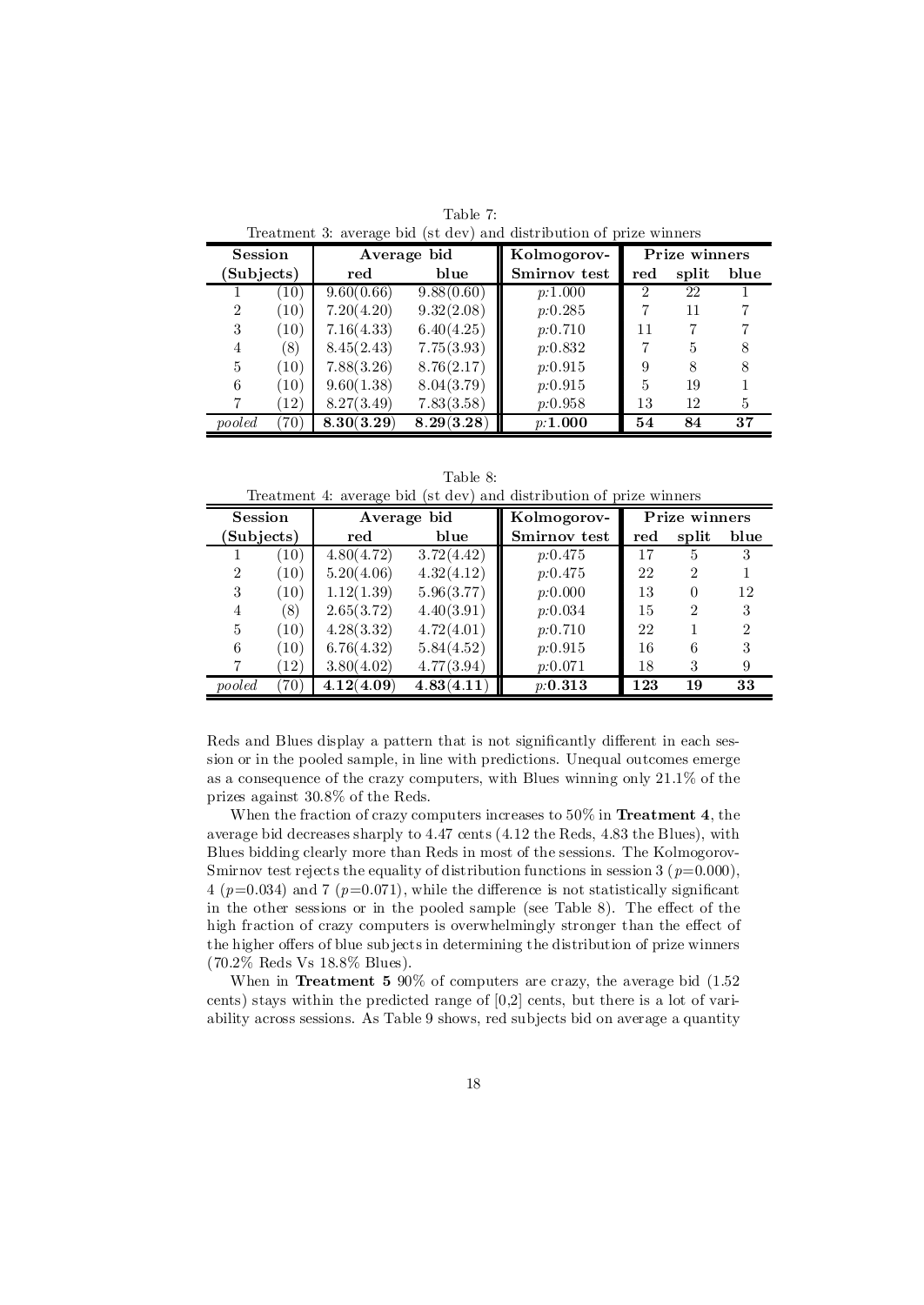| Session        | Average bid |            | Kolmogorov- |              | Prize winners |          |      |
|----------------|-------------|------------|-------------|--------------|---------------|----------|------|
| (Subjects)     |             | red        | blue        | Smirnov test | red           | split    | blue |
|                | (10)        | 0.96(1.65) | 0.92(2.16)  | p:0.915      | 24            |          |      |
| $\overline{2}$ | (10)        | 3.88(3.55) | 1.28(2.11)  | p:0.015      | 24            | $\Omega$ |      |
| 3              | (10)        | 0.36(0.56) | 2.00(2.19)  | p:0.002      | 23            | 2        |      |
| 4              | (8)         | 0.15(0.67) | 1.85(2.87)  | p:0.000      | 17            |          |      |
| 5              | (10)        | 0.72(0.68) | 0.80(1.44)  | p:0.996      | 24            |          |      |
| 6              | (10)        | 3.08(4.14) | 1.44(2.61)  | p:0.710      | 23            |          |      |
|                | (12)        | 2.07(3.68) | 1.53(2.10)  | p:0.135      | 29            |          |      |
| pooled         | 70)         | 1.66(2.94) | 1.39(2.23)  | p:0.203      | 164           | 3        | 8    |

Table 9: Treatment 5: average bid (st dev) and distribution of prize winners

that cannot be a best reply to any beliefs in sessions 2, 6 and 7. Reds bid significantly more than Blues in session 2, while the opposite happens in sessions 3 and 4. The difference is not statistically significant in the other sessions or in the pooled sample  $(p=0.203)$ . Unequal outcomes become particularly severe, with Reds winning the prize 93.7% of the times, against 4.6% of the Blues.

Summarizing, subjects follow rather wellthe theoretical predictions when the fraction of crazy computers is known. This is particularly true in session 1, where deviations from the predicted behavior are negligible. Some departures from the predicted behavior are worth noting, however. In sessions 3 and 4 Blues have the propensity to bid significantly more than Reds when a sufficiently large fraction of crazy computers is introduced. This happens also in one case in session 7. In session 2 red players react to the presence of a negligible fraction of crazy computers. Also in session 6 (blue players) and in session 3 (all players) there is evidence of over-reaction when the fraction of crazy computers is negligible. Reds offer on average an amount higher than rationalizable in sessions 2, 6 and 7 when many crazy computers are introduced.

The analysis of **Treatment 2**, the first with the fraction of crazy computers equal to zero but unknown to the players, shows a high variability both between and within sessions. This is not surprising, given that any bid can be a best reply given some beliefs about the fraction of crazy computers and the opponent's strategy. What turns out to be interesting is the fact that disadvantaged players bid on average significantly more than the opponents in three out of seven sessions (3, 5 and 7). In session 7 this happens because only red players significantly react to the possibility that crazy computers are introduced after Treatment 1, while blue players do not. In session 5 both populations significantly reduce their bids in a similar way, but Blues offer more than Reds also in Treatment 1, when it is known that there was no crazy computer. In session 3 both populations significantly reduce their bids, but Reds more than Blues. In a nutshell, the announcement that there is the possibility of facing crazy computers significantly affects the behavior of most of the subjects, but in some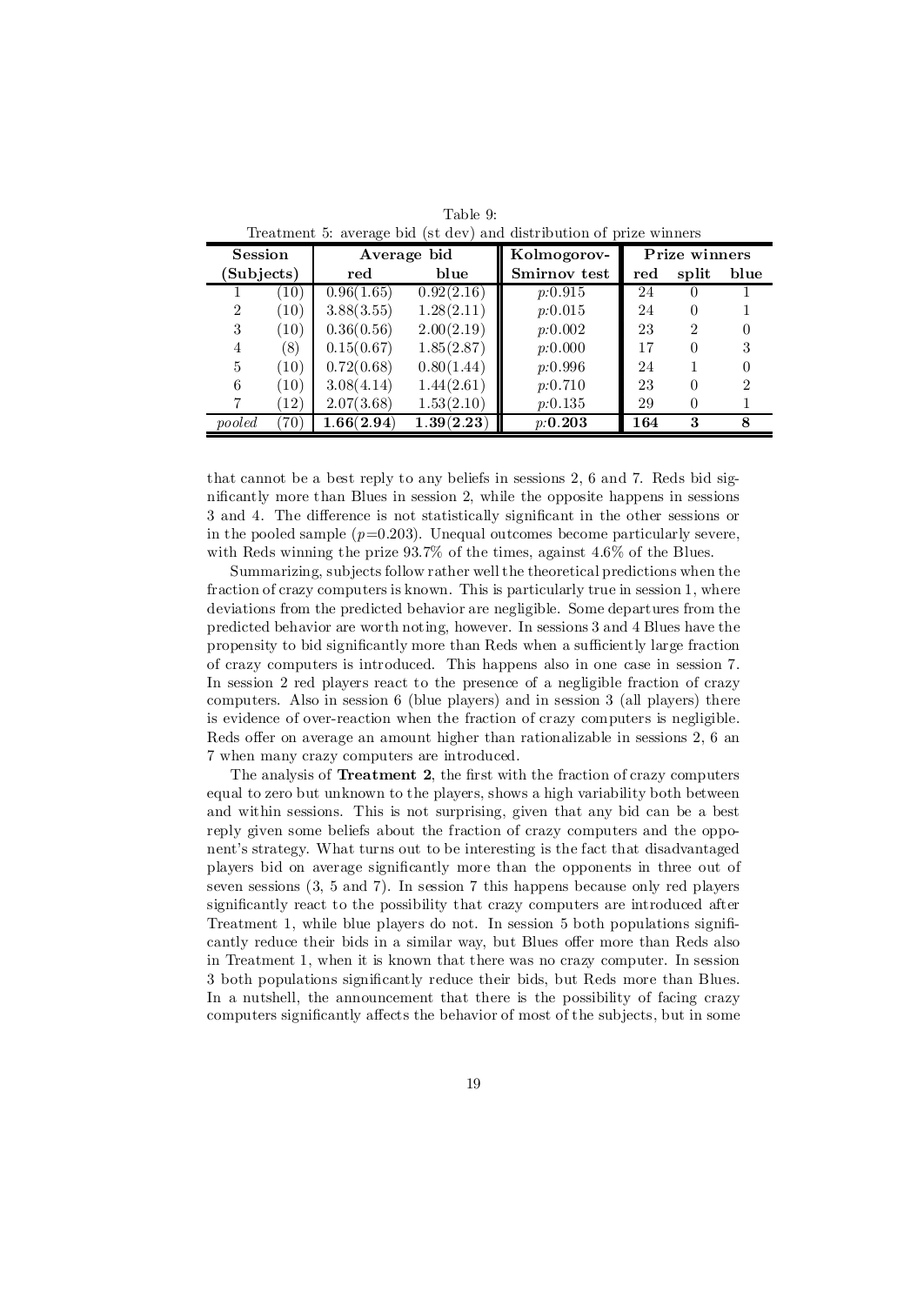|                | winners           |            |             |              |     |               |      |  |  |  |
|----------------|-------------------|------------|-------------|--------------|-----|---------------|------|--|--|--|
| <b>Session</b> |                   |            | Average bid | Kolmogorov-  |     | Prize winners |      |  |  |  |
| (Subjects)     |                   | red        | blue        | Smirnov test | red | split         | blue |  |  |  |
|                | (10)              | 8.97(2.48) | 8.07(3.90)  | p:0.518      | 14  | 46            | 15   |  |  |  |
| $\overline{2}$ | (10)              | 7.16(4.03) | 7.72(3.31)  | p:0.395      | 14  | 39            | 22   |  |  |  |
| 3              | (10)              | 5.90(4.62) | 6.81(3.62)  | p:0.010      | 26  | 19            | 30   |  |  |  |
| 4              | (8)               | 5.93(4.25) | 5.01(4.22)  | p:0.375      | 28  | 8             | 24   |  |  |  |
| 5              | (10)              | 5.21(4.06) | 6.67(3.50)  | p:0.042      | 27  | 7             | 41   |  |  |  |
| 6              | (10)              | 9.07(2.04) | 8.69(2.68)  | p:0.996      | 18  | 44            | 13   |  |  |  |
| 7              | $\left(12\right)$ | 6.70(4.36) | 7.78(3.56)  | p:0.081      | 22  | 38            | 30   |  |  |  |
| pooled         | 70)               | 7.01(4.04) | 7.33(3.68)  | p:0.030      | 149 | 201           | 175  |  |  |  |

Table 10: Treatment 2 - all periods: average bid (st dev) and distribution of prize

Table 11: Treatment 2 - first 5 and last 5 periods: average bid (st dev)

|                |      | <b>Beginning of Treatment 2</b> |             |             | End of Treatment 2 |  |
|----------------|------|---------------------------------|-------------|-------------|--------------------|--|
| Session        |      |                                 | Average bid | Average bid |                    |  |
| (Subjects)     |      | red                             | blue        | red         | blue               |  |
|                | (10) | 7.88(3.01)                      | 6.60(4.66)  | 9.96(0.20)  | 9.60(2.00)         |  |
| $\overline{2}$ | (10) | 6.92(4.38)                      | 7.36(5.39)  | 7.72(3.77)  | 8.04(3.31)         |  |
| 3              | (10) | 6.28(4.70)                      | 7.28(3.21)  | 7.00(4.39)  | 6.32(3.91)         |  |
| $\overline{4}$ | (8)  | 6.15(4.46)                      | 4.35(4.16)  | 5.60(4.33)  | 5.20(4.25)         |  |
| 5              | (10) | 3.08(3.29)                      | 6.04(3.06)  | 6.56(3.90)  | 7.60(3.58)         |  |
| 6              | (10) | 8.00(2.55)                      | 7.68(3.56)  | 9.80(1.00)  | 9.32(1.89)         |  |
|                | (12) | 5.73(4.33)                      | 7.10(3.89)  | 7.47(4.30)  | 8.13(3.51)         |  |
| pooled         | 70`  | 6.28(4.13)                      | 6.70(3.82)  | 7.78(3.76)  | 7.83(3.52)         |  |

cases Reds react more than Blues.<sup>11</sup>

The fraction of crazy computers being unknown, it is interesting to see what happens when the analysis is restricted to the last 5 periods of the treatment, when subjects have the possibility of learning from their experience (and in sessions 3 and 4 also from aggregate statistics) the true state of nature, i.e. that there is, in fact, no crazy computer. Data reported in Table 11 show that learning takes place. In all the sessions the average bid is higher at the end of the treatment with the exception of blue players in session 3 and red players in session 4, the two sessions where aggregate information is available. However, evidence is not strong enough to claim that players in these two cases are learning the "wrong" self-confirming equilibrium with discrimination.

 $11$  The Kolmogorov-Smirnov test does not reject at  $10\%$  confidence the invariance of players' behavior between treatments 1 and 2 only in sessions 1 and 6 and only for blue players in session 7. These statistics are not reported in detail in order to save space, but are available from the author.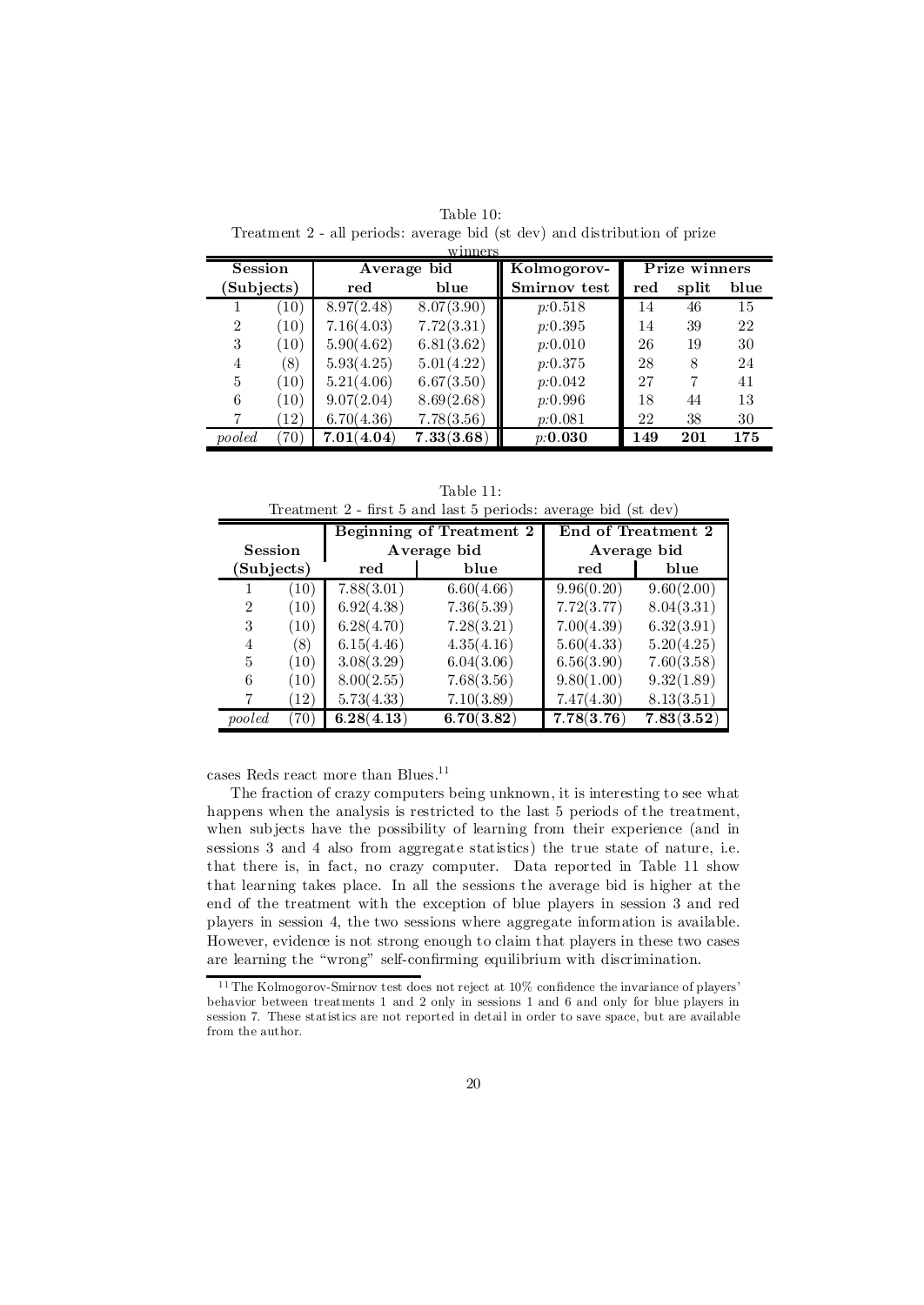| <b>Session</b> |                    | WHITELS<br>Average $b\overline{id}$ |            | Kolmogorov-  | Prize winners  |       |      |
|----------------|--------------------|-------------------------------------|------------|--------------|----------------|-------|------|
| Subjects)      |                    | red                                 | blue       | Smirnov test | red            | split | blue |
|                | (10)               | 9.64(1.70)                          | 9.08(2.77) | p:0.996      | 9              | 63    | 3    |
| $\overline{2}$ | (10)               | 7.21(4.04)                          | 9.67(1.18) | p:0.002      | 6              | 43    | 26   |
| 3              | (10)               | 7.08(4.45)                          | 6.12(3.77) | p:0.003      | 31             | 12    | 31   |
| 4              | $\left(8\right)$   | 5.33(3.99)                          | 5.20(3.95) | p:0.047      | 27             | 7     | 26   |
| 5              | (10)               | 6.35(4.35)                          | 8.01(3.10) | p:0.016      | 16             | 25    | 34   |
| 6              | (10)               | 9.96(0.35)                          | 9.63(1.50) | p:0.996      | $\overline{5}$ | 69    |      |
|                | $\left( 12\right)$ | 9.32(2.39)                          | 8.97(2.70) | p:0.948      | 14             | 69    |      |
| pooled         | $^{\prime}70)$     | 7.96(3.69)                          | 8.20(3.23) | p:0.050      | 108            | 299   | 118  |

Table 12: Treatment 6 - all periods: average bid (st dev) and distribution of prize –<br>minner

Table 13: Treat. 2, last 5 periods; Treat. 6, first 5 and last 5 periods: average bid (st dev)

|                | End of Treatmenet 2 |            | Beginning of Treat. 6 |            | End of Treatment 2 |             |
|----------------|---------------------|------------|-----------------------|------------|--------------------|-------------|
|                | Average bid         |            | Average bid           |            | Average bid        |             |
|                | red                 | blue       | red                   | blue       | red                | blue        |
|                | 9.96(0.20)          | 9.60(2.00) | 9.32(2.17)            | 8.00(4.08) | 9.60(2.00)         | 9.40(2.29)  |
| $\mathfrak{D}$ | 7.72(3.77)          | 8.04(3.31) | 8.20(3.49)            | 9.32(1.84) | 6.80(4.40)         | 10.00(0.00) |
|                | 7.00(4.39)          | 6.32(3.91) | 7.04(4.49)            | 5.20(3.62) | 6.40(4.90)         | 6.80(3.85)  |
| 4              | 5.60(4.33)          | 5.20(4.25) | 5.50(3.90)            | 3.75(3.49) | 5.30(4.23)         | 6.30(4.01)  |
| 5              | 6.56(3.90)          | 7.60(3.58) | 5.52(4.38)            | 6.96(3.51) | 6.36(4.59)         | 8.96(2.32)  |
| 6              | 9.80(1.00)          | 9.32(1.89) | 9.88(0.60)            | 9.20(2.00) | 10.00(0.00)        | 9.68(1.60)  |
|                | 7.47(4.30)          | 8.13(3.51) | 8.63(3.19)            | 9.00(2.46) | 10.00(0.00)        | 8.53(3.34)  |
|                | 7.78(3.76)          | 7.83(3.52) | 7.82(3.69)            | 7.50(3.49) | 7.91(3.85)         | 8.58(3.01)  |

Let us move to the repetition of the same treatment after subjects have faced an increasing fraction of crazy computers (10%, 50% and 90%), summarized in Table 12. In sessions 2 and 5 Blues offer significantly more than Reds, while in session 3 Reds bid significantly more than Blues.

One of the key questions this paper tries to answer is how subjects' behavior differs before and after having experienced the experiment's version of discriminatory tastes. In sessions  $5, 6$  and  $7$  subjects bid significantly more after having faced crazy computers than before. This also happens to Reds in session 1 and to Blues in session 2, respectively. In the other cases significant differences do not emerge, but a significant decrease of bids is never observed. At first glance, this finding is rather puzzling given that the opposite should be expected following the predictions in Filippin (2003). However, as Table 13 shows, restricting our attention to the beginning of Treatment 6 as opposed to the end of treatment 2, it turns out that in sessions 1, 3 and 4 Blues reduce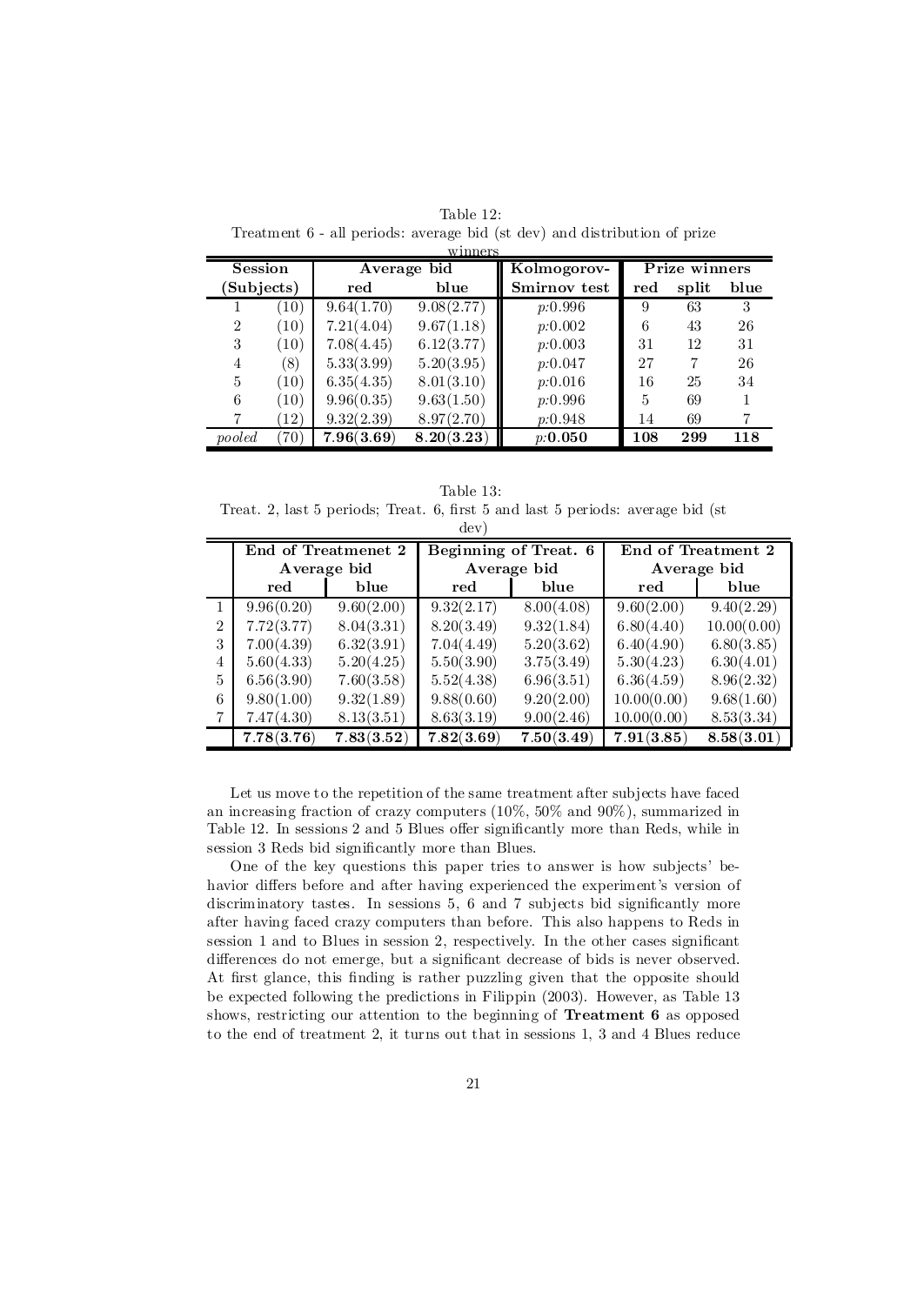their bids, while Reds do not. In theory, this should lead to the Self-Confirming Equilibrium driven by wrong beliefs to emerge, but this effect on disadvantaged subjects' behavior is short-lived and vanishes during the treatment. In fact, at the end of the treatment red and blue subjects behave in a very similar way in most of the sessions.

Hence, evidence about hysteresis is rather weak, because the finding that, after having been discriminated against, Blues bid less than Reds and receive a lower fraction of prizes is not long-lasting. Although a Self-Confirming Equilibrium with wrong beliefs is something that can happen but cannot be expected to emerge regularly, evidence is not fully satisfactory if evaluated from the point of view of the testable implication 3 above. The main reason the experiment does not provide strong evidence in favor of unequal outcomes driven by subjects' expectations, is that the experiment failed to separate the beliefs of the two populations. While in the theoretical model different expectations about the fraction of discriminatory employers are a necessary condition for the Self-Confirming Equilibirum to be observed, in the lab Blues never expect a clearly higher fraction of crazy computers than Reds. A possible explanation for this finding is that the experimental design overemphasized the discontinuity between treatments, preventing carryover effects from entering the picture. Another possible explanation could be that the set of choices was roughly continuous. This induces a very slight difference in the optimal behavior of advantaged and disadvantaged subjects, and therefore also a very low cost of experimenting to discover the true state of nature. Were the choice set dichotomized (e.g. 0, 5 and 10 cents), it would be more costly to experiment and the Self-Confirming Equilibrium would be more likely to emerge.

From Treatment 7, i.e. the repetition of treatment 3 after subjects face an increasing fraction of crazy computers, subjects' behavior does not change, with the exception in session 4 of Reds who significantly reduce their bid.<sup>12</sup>

Quite surprisingly, given the evidence from the comparison of Treatments  $2$  and  $6$ , the strategy method shows evidence supporting the Self-Confirming Equilibrium driven by wrong beliefs. In fact, advantaged and disadvantaged subjects react in a different way when *ad hoc* aggregate statistics are displayed showing a fraction of prizes won by the Blues decreasing from 80% to 0% in subsequent periods. The subjects are told that there is no crazy computer. Hence, subjects of both populations should pay no attention to the aggregate statistics and entirely dissipate their endowment. On the contrary, as the fictitious distribution of prizes becomes less and less favorable to blue players, their offers decrease even though they know that the likelihood of winning the prize does not change, given that there is no crazy computer. On the other hand, red players do not change their behavior significantly (see Table 14).

As a result, the fraction of blue players bidding more than the average of their opponents also decreases from  $74.3\%$  in the first period of the strategy method, when the distribution of prizes was supposed to be more favorable, to

<sup>&</sup>lt;sup>12</sup> These statistics are not reported in detail in order to save space, but are available from the author.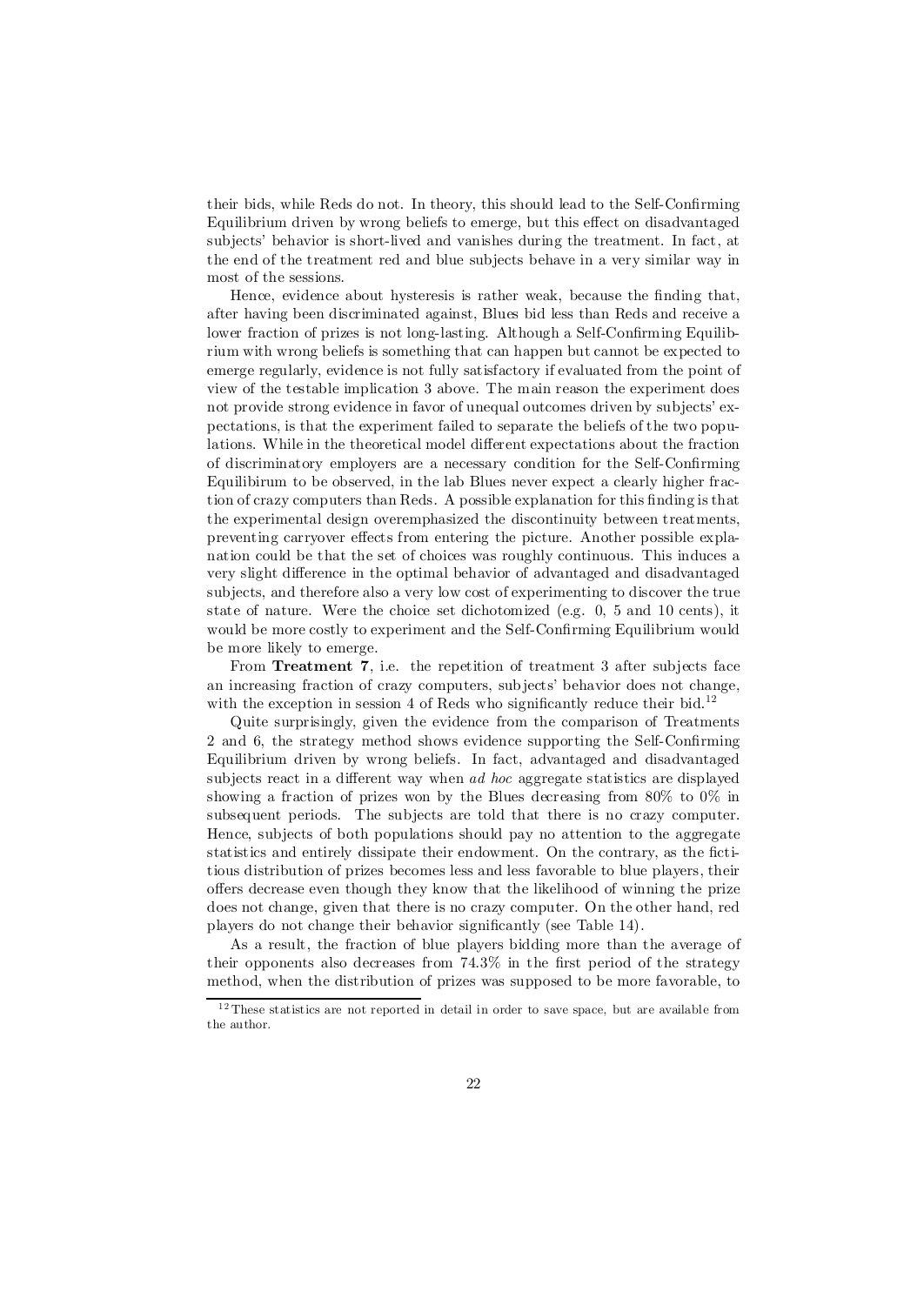| Table 14:                                                                  |  |  |  |  |  |  |
|----------------------------------------------------------------------------|--|--|--|--|--|--|
| Strategy method: average bid (st. dev) across populations period by period |  |  |  |  |  |  |

|              |              | Percentage of prizes announced to be won by Blues |             |            |             |             |
|--------------|--------------|---------------------------------------------------|-------------|------------|-------------|-------------|
|              | pop          | 80                                                | 60          | 40         | 20          | 0           |
| $\mathbf{1}$ | $_{\rm red}$ | 6.80(4.20)                                        | 8.00(2.24)  | 8.80(1.00) | 9.00(1.58)  | 8.60(2.86)  |
| 1            | blue         | 8.80(1.98)                                        | 8.60(2.00)  | 4.00(3.82) | 3.40(4.39)  | 0.00(0.00)  |
| $\bf{2}$     | $_{\rm red}$ | 8.80(1.98)                                        | 9.00(1.29)  | 7.60(3.96) | 3.20(3.32)  | 4.20(4.85)  |
| $\bf{2}$     | blue         | 9.40(1.22)                                        | 9.00(1.29)  | 6.40(3.07) | 2.20(4.00)  | 2.00(4.85)  |
| 3            | $_{\rm red}$ | 4.20(4.85)                                        | 5.20(4.58)  | 7.20(4.00) | 7.20(4.00)  | 4.40(4.68)  |
| 3            | blue         | 7.80(1.75)                                        | 8.00(1.71)  | 7.80(2.45) | 6.80(4.00)  | 3.60(4.55)  |
| 4            | red          | 7.00(4.23)                                        | 5.75(3.43)  | 5.00(3.16) | 5.75(3.73)  | 4.25(4.49)  |
| 4            | blue         | 8.00(2.05)                                        | 8.25(1.97)  | 4.50(4.26) | 4.00(4.35)  | 3.75(4.25)  |
| 5            | $_{\rm red}$ | 6.20(4.40)                                        | 8.80(2.45)  | 8.60(1.53) | 9.40(0.82)  | 7.60(3.57)  |
| 5            | blue         | 7.20(3.73)                                        | 10.00(0.00) | 8.00(1.94) | 6.00(5.00)  | 4.20(4.85)  |
| 6            | $_{\rm red}$ | 8.00(4.08)                                        | 7.60(3.27)  | 9.80(0.40) | 10.00(0.00) | 10.00(0.00) |
| 6            | blue         | 8.20(3.67)                                        | 7.40(2.55)  | 7.60(3.96) | 2.60(3.85)  | 4.20(4.85)  |
| 7            | $_{\rm red}$ | 6.00(4.23)                                        | 8.17(2.65)  | 7.33(3.60) | 9.50(0.77)  | 7.00(4.35)  |
| 7            | blue         | 7.16(3.44)                                        | 7.50(2.33)  | 4.67(2.86) | 3.67(4.57)  | 3.17(4.00)  |
| pooled       | $_{\rm red}$ | 6.69(4.25)                                        | 7.57(3.22)  | 7.83(3.15) | 7.83(3.33)  | 6.66(4.37)  |
| pooled       | blue         | 8.06(2.83)                                        | 8.37(2.04)  | 6.14(3.57) | 4.09(4.54)  | 2.97(4.27)  |

 $25.7\%$  in the fifth period without any change in fundamentals. What happens in all sessions is that blue players are influenced by the aggregate statistics showing that none of them has won the prize, inducing them to bid less. In turn, their lower bids make them less likely to win, leading to unequal outcomes that are consistent with wrong expectations that they were less likely to get the prize.

Given the design of the experiment, and in particular that every subject is exposed to the whole set of parameter changes, a regression analysis of the data is certainly informative. The limitations imposed by the very low number of independent observations prevent inference from being reliable. However, the interpretation of a regression as a conditional expectation function is not at all affected by the low number of independent observations and sheds more light on the data. In a multivariate framework, with players' bids as a dependent variable, where fixed effects control for any observable or unobservable individual characteristic, also session fixed effects display a high heterogeneity. The fraction of crazy computers, or individual beliefs when the fraction of crazy computers is not known, is obviously the most important variable in explaining the variation of bids, accounting for a 0.61 cents lower bid every 10% of crazy computers. It is not, however, the only one. The dummy variable for the population shows that, everything else being equal, the blue players have a propensity to bid much more  $(3.5 \text{ cents})$ . As far as the learning and framing effects, bids tend to increase within treatments where the fraction of crazy computers is not announced, while across treatments a U-shaped negative effect emerges, with a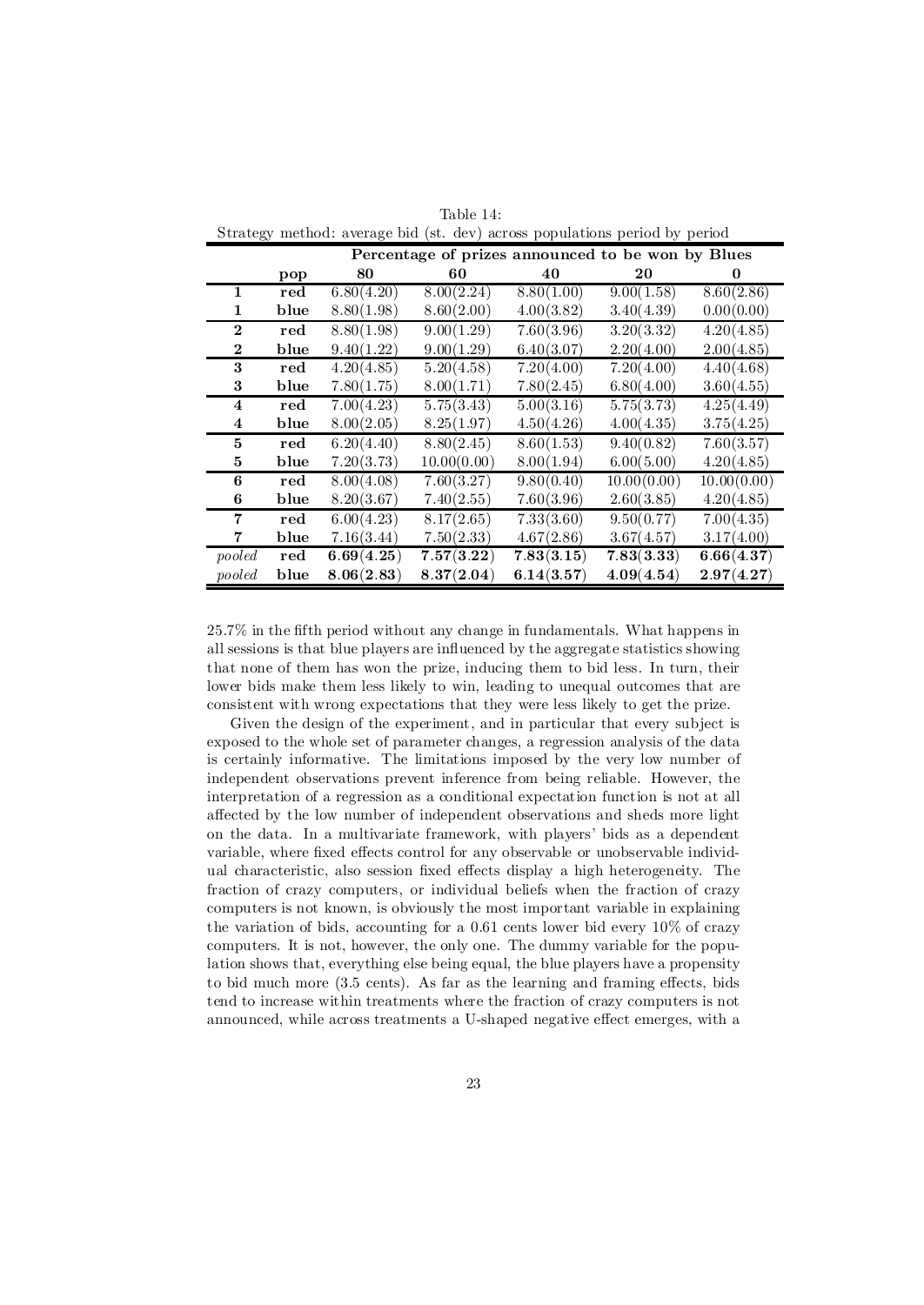minimum in treatment 4 where bids are ceteris paribus about 1.3 cents lower than in treatments 1 and 7.

#### 6 Conclusions

This paper is aimed at testing the predictions of a model that explores the role of workers' expectations of being discriminated against as an original explanation for the puzzling long-run persistence of observed discrimination against some minorities in the labor market. The model, presented in Filippin  $(2003)$ , provides a theoretical framework based on a two-stage game of incomplete information where preferences and beliefs of both sides of the labor market matter. In every constituent game two workers, one of whom is a minority worker, are drawn from their *ex ante* identical populations and randomly matched with one employer.<sup>13</sup> At the end of the first period the employer promotes one (and only one) worker after having observed the output they have produced, which is a function of their observable effort. Promotions also depend on employer's type, unknown to the workers, which captures the possible disutility of promoting a minority worker. The importance of workers' expectations can be appreciated by comparing the distribution of promotions across populations that arises when minority workers overestimate the percentage of employers characterized by tastes for discrimination with a situation in which such beliefs are correct ceteris paribus. This difference becomes crystal clear when there are actually only employers who do not discriminate against the minority either directly or statistically. Even in this circumstance unequal outcomes may emerge, caused by wrong beliefs of being discriminated against that are self-confirming. Minority groups who expect of being discriminated against exert a lower effort on average, because of a lower expected return. This induces a lower observed percentage of promotions within minority workers, which in turn is consistent with their beliefs that there are employers characterized by discriminatory tastes.

The experiment replicates the model using a game where participants are randomly divided into two populations: red and blue. In every trial each participant has an endowment of 10 Euro cents and can decide how many cents to allocate as a sort of lottery ticket to get a prize worth 25 Euro cents. Bets are not given back to the players, neither to the winner nor to the loser, making the game equivalent to an all-pay auction. Therefore, at the end of the trial the winner gets 25 cents plus the amount not bet, while the loser only the amount not bet. In every lottery there are only two participants, one from the red population and one from the blue population. The players know that they face only one opponent in every trial and that it is possible to face the same opponent more than once during the same treatment, but of course they do not know when, given that random assignment takes place at the beginning of each trial. The prize is awarded to the higher bid and it is split if bids are equal, unless

<sup>&</sup>lt;sup>13</sup> What distinguishes the population of minority workers is an observable characteristic not related to their productivity (e.g. race, gender).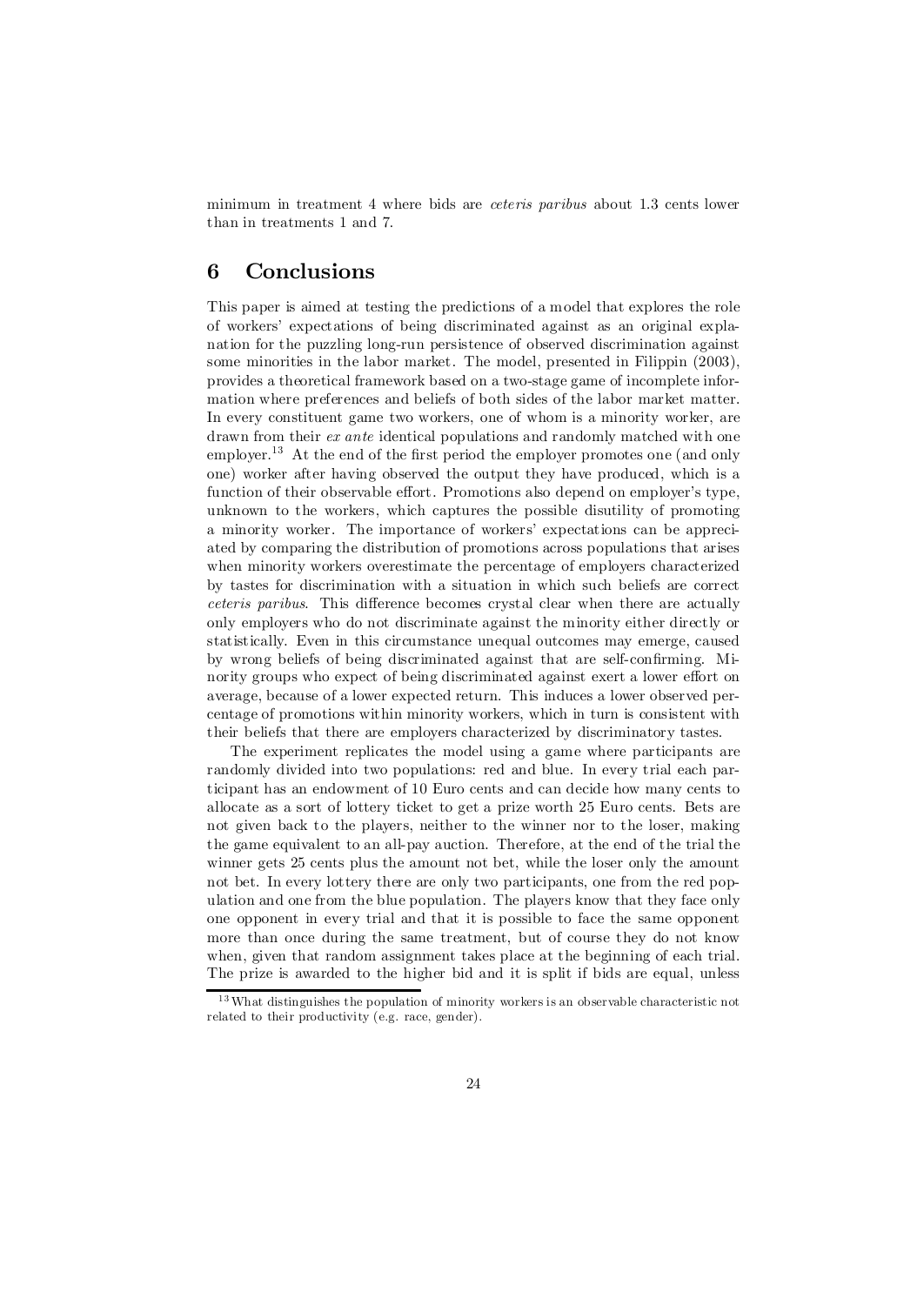the opponents are assigned to a crazy computer which instead awards the prize to the red player regardless of the bids.

The mechanism underlying the Self-Confirming Equilibrium driven by wrong beliefs in the theoretical model is tested comparing the outcomes of an identical treatment proposed to the subjects both before and after they face an increasing fraction of crazy computers. A reduction of bids made by disadvantaged subjects is observed in three out of seven sessions, in line with the theoretical predictions, but it vanishes rather quickly during the treatment, failing to generate the Self-Confirming Equilibrium driven by wrong beliefs about discrimination. The parallel of this finding in the labor market would be a situation in which minority workers, after having been discriminated against, expect that unfavorable conditions continue while biased employers have actually disappeared. Hence, minority workers reduce their effort, and accordingly they are promoted less frequently, but eventually they discover that biased employers have disappeared and balanced promotions across populations of workers are observed.

The main reason that the experiment does not provide strong evidence in favor of unequal outcomes driven by subjects' expectations, is that the experiment failed to separate the beliefs of the two populations. While in the theoretical model different expectations about the fraction of discriminatory employers are a necessary condition for unequal outcomes to emerge, in the lab Blues never expected a clearly higher fraction of crazy computers than did Reds. A possible explanation for this finding is that the experimental design laid too much emphasis on the discontinuity between treatments, preventing carryover effects from emerging.

Another possible reason that the experiment does not provide strong evidence in favor of unequal outcomes driven by subjects' expectations, is the fact that the set of choices is roughly continuous. This continuity means that there is only a very slight difference in the optimal behavior of the advantaged and the disadvantaged subjects, and therefore also a very low cost of experimenting to discover the true state of nature. Finally, it is also worth noting that, from a regression where all observable and unobservable individual characteristics as well as the parameters of the experiment are controlled for, Blues display a propensity to bid much more than Reds ceteris paribus in spite of the random assignment of the color.

The strategy method, on the other hand, supports the Self-Confirming Equilibrium driven by wrong beliefs. In fact, advantaged and disadvantaged subjects react in a different way when  $ad hoc$  aggregate statistics are displayed. A fictitious distribution shows a fraction of prizes won by the Blues decreasing from 80% to 0% in subsequent trials. Since all subjects are informed that there is no crazy computer, it might be expected that members of both populations ignore the aggregate statistics displayed and dissipate their endowment entirely. Red players, in fact, do not change their behavior significantly. Blue players, on the other hand, as the fictitious distribution of prizes becomes less and less favorable to them, lower their offers. As a result, the fraction of blue players bidding more than the average of their opponents also decreases from  $74.3\%$  in the first trial, when the distribution of prizes was supposed to be more favorable, to  $25.7\%$  in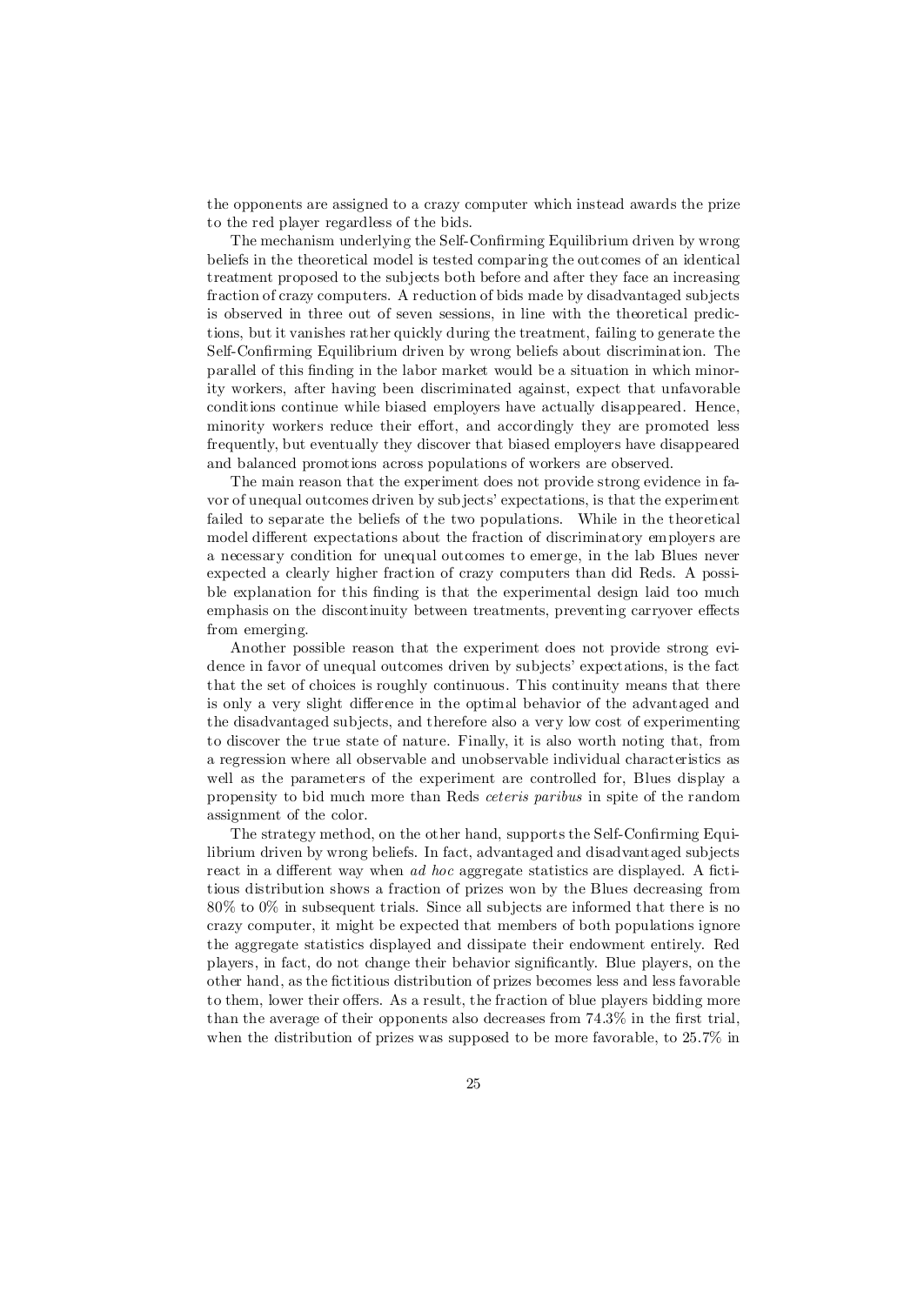the last trial without any change in fundamentals. What happens in the last trial is that blue players are in‡uenced by the aggregate statistics showing that none of them got the prize, and thus bid less. In turn, their lower bids make them less likely to win, leading to unequal outcomes that are consistent with wrong expectations that they were less likely to get the prize.

The experiment also deals with the relevance of the information structure by dividing the two populations in two subgroups. The first observes individual outcomes only (bids and winners of the games in which the player is directly involved), while the second is also informed about the distribution of bids within, as well as the distribution of promotion across, populations. From the experiment there is no evidence of different patterns between these two subgroups.

Concluding, findings of the experiment provide some evidence supporting the Self-Confirming Equilibrium driven by wrong beliefs, but the evidence cannot be considered fully satisfactory. In order to provide a more robust test of the theoretical model, future experiments should be modified to include such things as a dichotomized choice set or less clear-cut treatments. Another potentially fruitful way to test the model that is left for future research is to try a different version of the experiment in which Reds and Blues may behave differently even though they share similar beliefs about the fraction of crazy computers. Implementing a session in which two Reds and two Blues compete for one prize could be the way to separate directly the behavior of Reds and Blues. In fact, after having observed the presence of crazy computers, they might expect in the following treatment that there are some crazy computers even if this is not the case. In the version of the experiment presented in this paper, similar beliefs lead to similar behavior. If there are two players from each population, instead, even though all players share similar beliefs about the fraction of crazy computers, Reds should still bid a lot because, even though blue players are discriminated, they need to compete against each other in order to get the prize, while for the Blues is pointless to try hard. Once behavior differs, a self-reinforcing mechanism could operate in which Blues bid less, they are not awarded the prize and they bid less and less, while Reds keep bidding significantly more.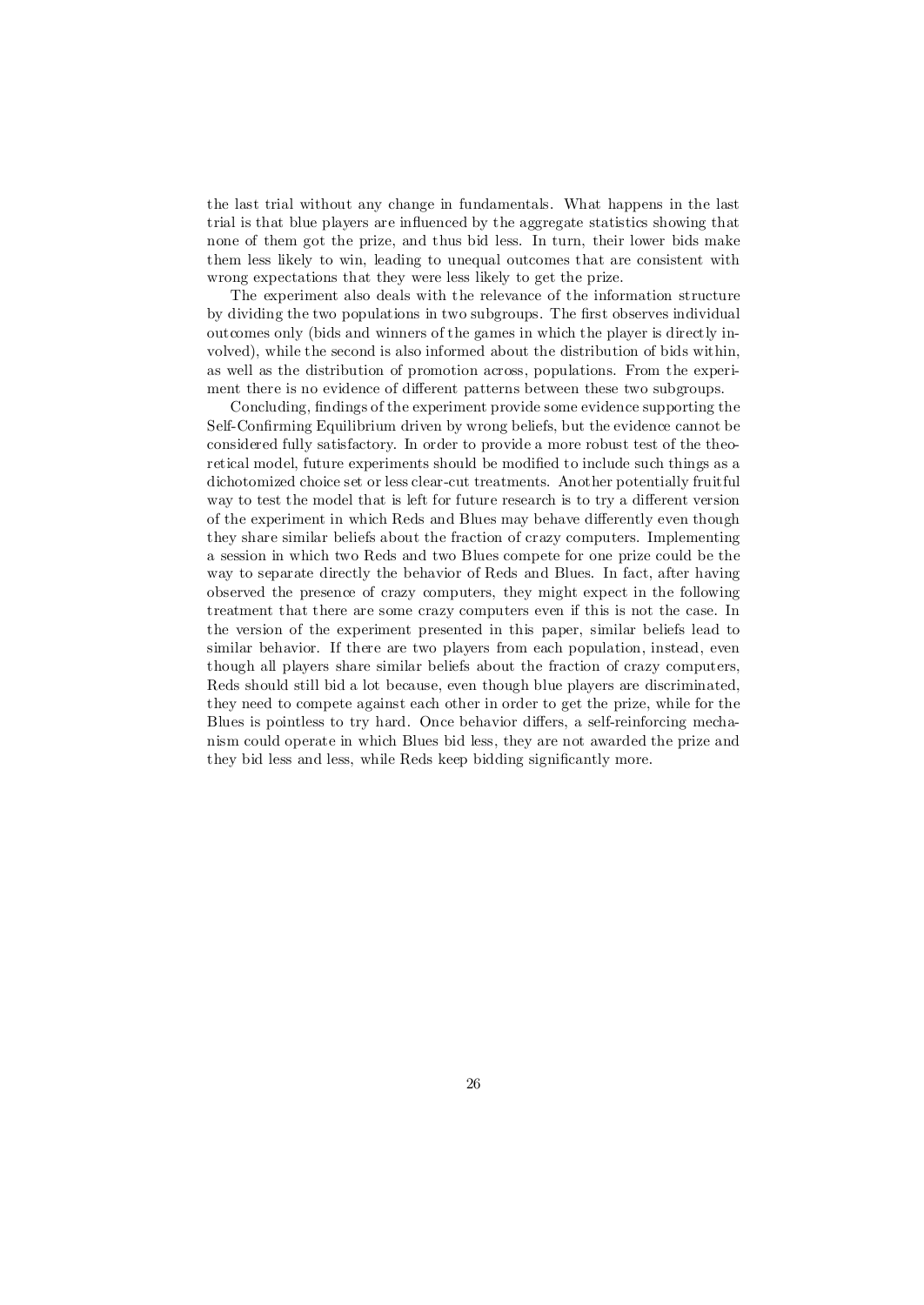#### Appendix: Instructions

#### The Experiment - part A (shown at the beginning)

The experiment will last approximately 60 minutes, but the actual length depends on the speed of the slowest participant. The experiment is composed by two quizzes, eight stages and a questionnaire.

Numbers during the experiment represent Euro cents. Your final earnings will be the sum of all the Euro cents you earned throughout the experiment. Earnings depend on your choices as well as on the choices of your opponents during the game that will start in a few minutes.

The game consists of an auction, in which you have to bid in order to get a prize. The game will be repeated several times under potentially different conditions that will be explained at the beginning of each stage.

At the beginning of the experiment an algorithm will assign to every player a color label (red or blue) that will be effective for the whole experiment. The two populations (Red and Blue) will be of equal size. In every repetition of the game your opponent will be an anonymous player randomly drawn from the other population (i.e. if you belongs to the red population you will always play against a Blue and vice versa).

In every repetition of the game you will be endowed with 10 Euro cents. You have to decide how much to bid (from 0 to 10 cents) in order to win a prize worth 25 Euro cents.

- The higher bid wins the prize.
- If bids are equal, the prize is equally split.
- Bids are not given back, neither to the winner nor to the loser.

Your earnings in every repetition of the game depends on two factors:

1) The prize: 25 cents if you are awarded the prize, 12.5 cents if the prize is split, 0 if your opponent is awarded the prize;

2) How much of your endowment you did not bid.

N.B. You cannot save and transfer money from one repetition of the game to another. If you bid less than 10 cents the amount left will enter your earnings but in the following repetition you will start again with 10 cents.

#### The Experiment - part B (shown after Treatment 1)

Now a different kind of computers is introduced into the game. These computers, which are called "crazy computers," award the prize always to the red player regardless of who bids more.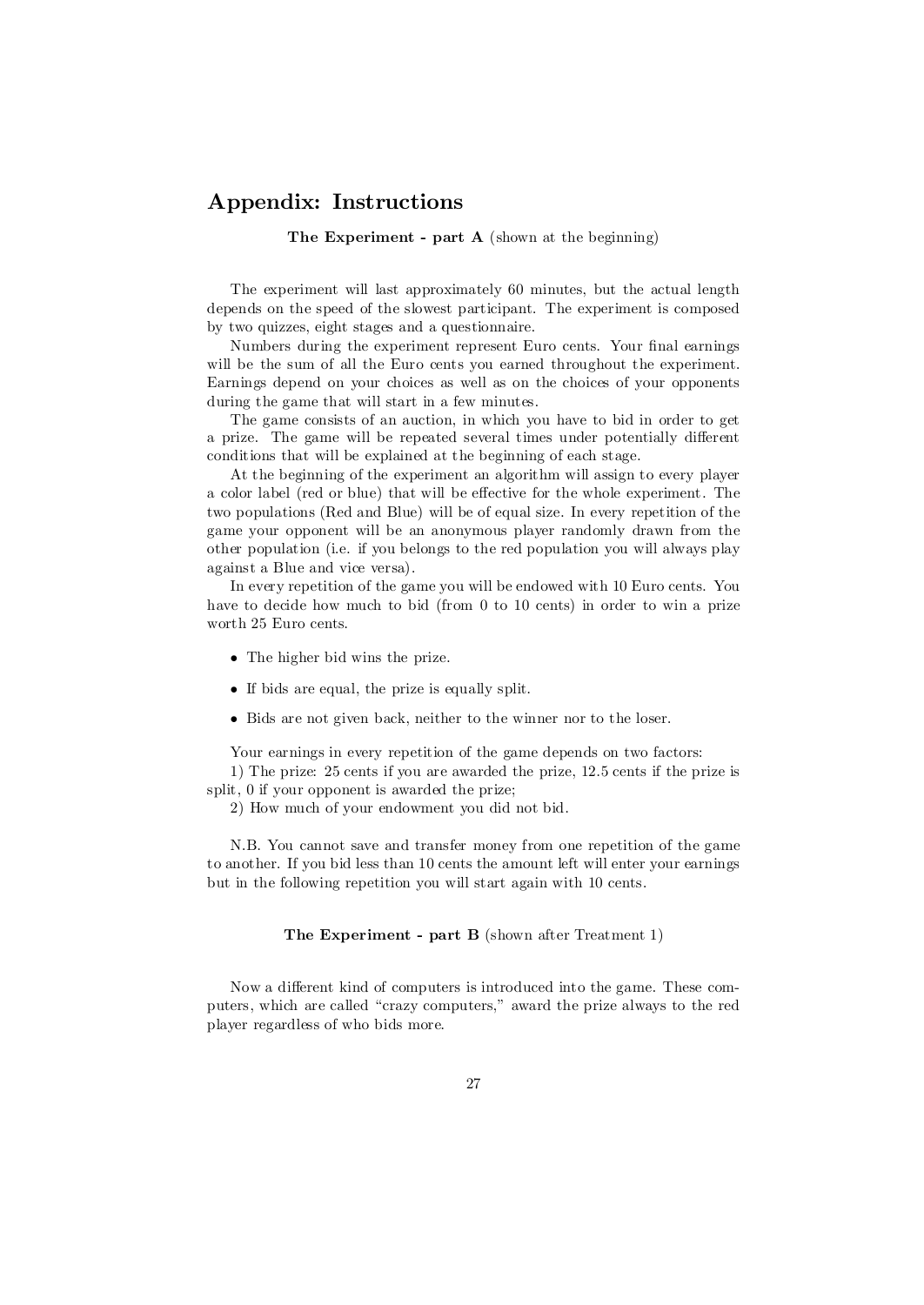Notice that the computers we are talking about ("normal" vs. "crazy") are not the computers you have in front of you. The server computer has been programmed to receive the data from the client computers (i.e. to receive the bids that you enter in the PCs in front of you). In every repetition of the game, each pair of players is randomly associated with a partition of the server that can correspond to a normal computer (which assign the prize to the higher bid) or to a crazy computer (which always awards the prize to the Red).

NB: In every repetition of the game, the bids of each pair of players are randomly assigned to a partition of the server computer. Hence, being assigned to a crazy or to a normal computer during one repetition of the game, does not depend on the kind of computer faced in the previous repetition and does not predict anything about the kind of computer that will be faced in the following repetition. From this point of view it is like starting from the beginning at every repetition. You only have to bear in mind that each time there is a percentage of partitions of the server that represent crazy computers.

How many are the crazy computers? The percentage of crazy computers can vary from 0% to 100% during the experiment, but it is held constant within each stage of the experiment. In some stages you will know the fraction of crazy computers, in other stages that fraction will be unknown.

The introduction of crazy computers creates different conditions for Reds and Blues. To ensure that all participants have the same earning opportunity, each Blue will receive a lump sum compensation of 3.5 Euro in addition to what earned during the experiment. This compensation corresponds to the estimated loss induced by crazy computers and DOES NOT depend on the choices you will make during the experiment.

#### References

- [1] Anderson, D.M. and M.J. Haupert (1999): "Employment and Statistical Discrimination: a Hands-On Experiment," Journal of Economics, 25:1, 85-102.
- [2] ANDERSON, L.R. AND C.A. HOLT (1997): "Information Cascades in the Laboratory," American Economic Review, 87:5, 847-862.
- [3] Anderson, L.R., R.G. Fryer and C.A. Holt (2002): "Experimental Studies of Discrimination," in Handbook on Economics of Discrimination, ed. by W. Rogers, forthcoming
- [4] ANDERSON, S.P., J.K. GOEREE AND C.A. HOLT (1998): "Rent Seeking with Bounded Rationality: An Analysis of the All Pay Auction," Journal of Political Economy, 106:4, 828-853
- [5] ARROW, K.J. (1973): "The Theory of Discrimination," in *Discrimination* in Labor Markets ed. by O. Ashenfelter and A. Rees. Princeton: Princeton University Press, 3-33.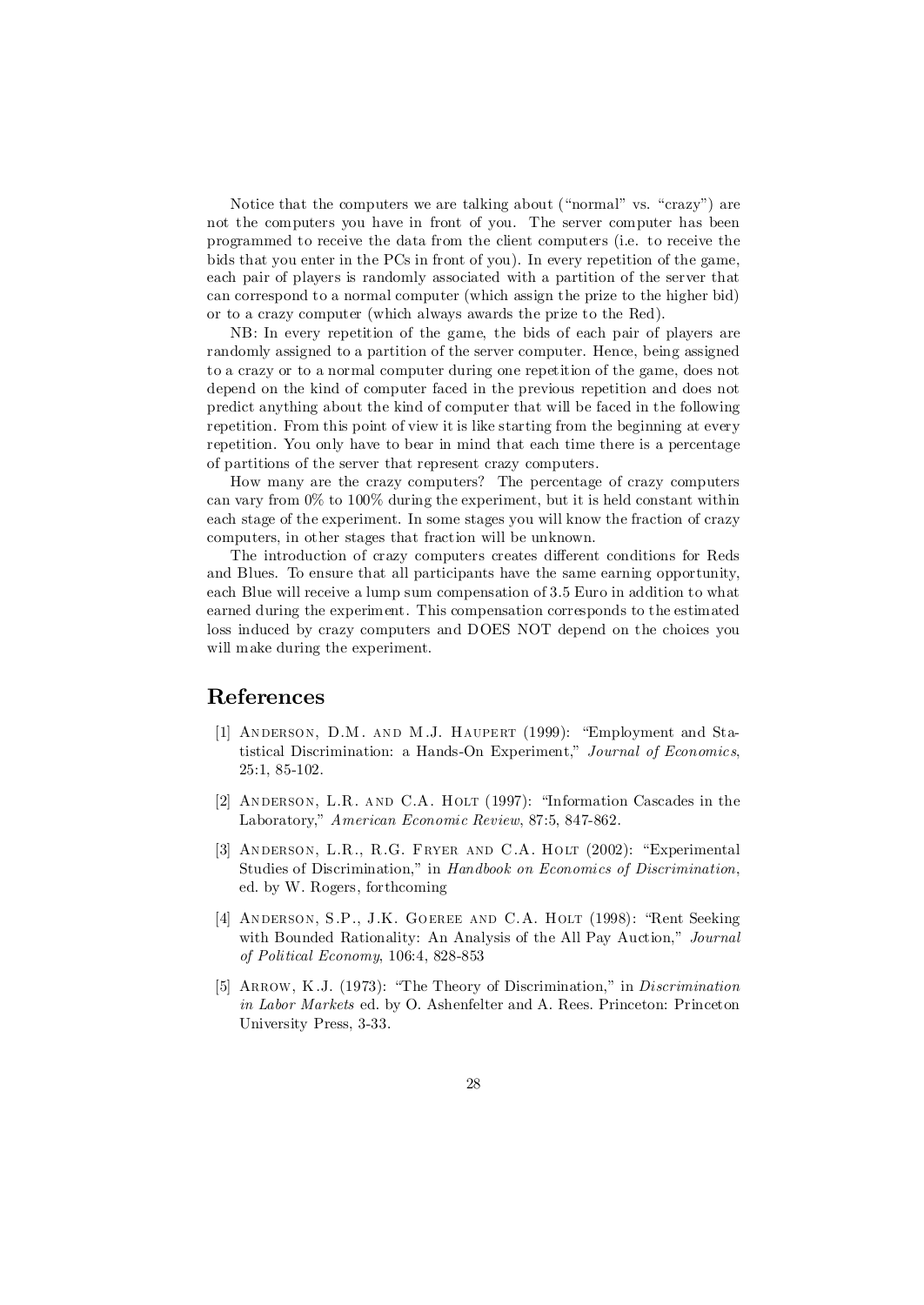- [6] BANERJEE, A.V. (1992): "A Simple Model of Herd Behavior," Quarterly Journal of Economics, 107:3, 797-817.
- [7] Baye, M.R., D. Kovenock and C.G. De Vriers (1996): "The All-Pay Auction with Complete Information," Economic Theory, 8, 291-305.
- [8] Bickchandani, S., D. Hirshleifer and I. Welch (1992): "A Theory of Fads, Fashion, Custom and Cultural Change as Informational Cascades," Journal of Political Economy, 100:5, 992-1026.
- [9] Bull, C., A. Schotter and K. Weigelt (1987): "Tournaments and Piece Rates: An Experimental Study," Journal of Political Economy, 95:1, 1-33.
- [10] Davis, D.D. (1987). "Maximal Quality Selection and Discrimination in Employment," Journal of Economic Behavior and Organization, 8, 97-112.
- [11] Davis, D.D. and C.A. Holt (1993): Experimental Economics. Princeton: Princeton University Press.
- [12] Davis, D.D. and R.J. Reilly (1994): "Do too Many Cooks Always Spoil the Stew? An Experimental Analysis of Rent-Seeking and the Role of a Strategic Buyer," Public Choice, 95, 89-115.
- [13] Duffy, J. and J. Ochs (2003): "Cooperative Behavior and the Frequency of Social Interaction," mimeo, University of Pittsburgh.
- [14] Filippin, A. (2003): "Discrimination and Workers' Expectations," mimeo, University of Milan.
- [15] Filippin, A. and A. Ichino (2003): "Gender Wage Gap in Expectations and Realizations," mimeo, European University Institute.
- [16] FERSHTMAN, C. AND U. GNEEZY (2001): "Some Experimental Evidence on the Evolution of Discrimination, Cooperation and Perceptions of Fairness," Economic Journal, 481, 679-703.
- [17] FISCHBACHER, U. (2002): "zTree Experimenter's Manual," mimeo, University of Zurich.
- [18] FRYER, R.G., J.K. GOEREE AND C.A. HOLT (2002): "An Experimental Test of Statistical Discrimination" mimeo, The University of Virginia.
- [19] Hargreaves-Heap, S. and Y. Varoufakis (2002): "Some Experimental Evidence on the Evolution of Discrimination, Cooperation and Perceptions of Fairness," Economic Journal, 481, 679-703.
- [20] Hey, J. and A. Morone (2002): "Do Markets Drive out Lemmings or Vice-Versa?," mimeo.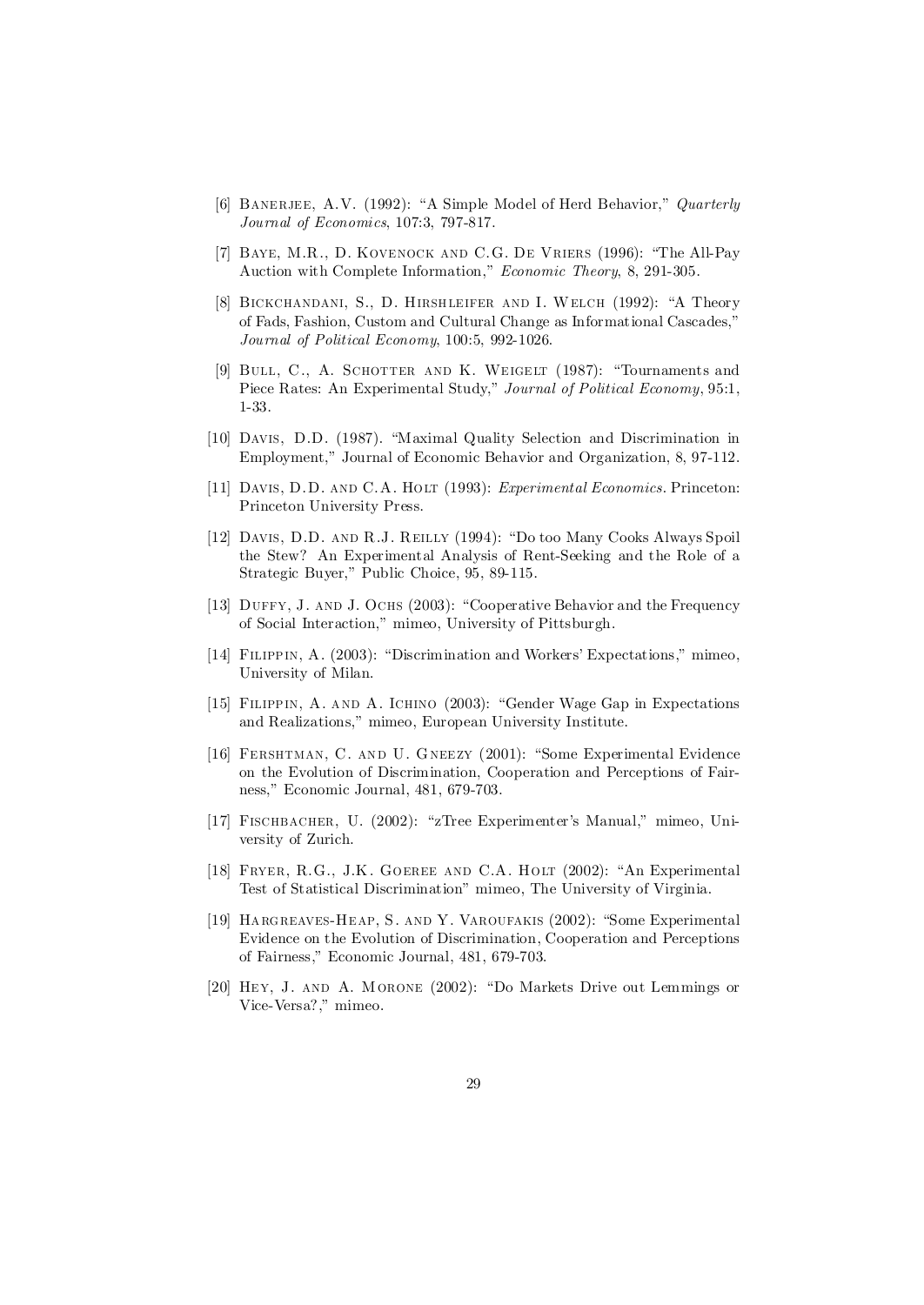- [21] Lazear, E.P and S. Rosen (1981): "Rank-Order Tournaments as Optimum Labor Contracts," Journal of Political Economy, 89:5, 841-64.
- [22] LOHM, S. (2000) "Stereotypes, Sex Discrimination and Paranoia an experimental study," Scandinavian WP in Economics 2000:1.
- [23] MARIMON, R., S. SPEAR AND S. SUNDER (1993). "Expectationally-Driven Market Volatility: Experimental Evidence," Journal of Economic Theory, 61, 74-103.
- [24] Murningham, J.K. (2001): "A Very Extreme Case of the Dollar Auction," mimeo, Kellogg Graduate School of Management, Northwestern University.
- [25] O'Keeffe, M., W. K. Viscusi, and R. J. Zeckhauser (1984): "Economic Contests: Comparative Reward Schemes," Journal of Labor Economics, 2:1, 27-56.
- [26] Phelps, E.S. (1972): "The Statistical Theory of Racism and Sexism," American Economic Review, 62:4, 659-661.
- [27] ROTH, A.E. (1994). "Let's Keep the Con out of Experimental Econ.: A Methodological Note," Empirical Economics, 19, 99-109.
- [28] SCHOTTER, A. AND K. WEIGELT (1992): "Asymmetric Tournaments, Equal Opportunity Laws, and Affirmative Action: Some Experimental Results," Quarterly Journal of Economics, 107, 511-39.
- [29] Selten, R. (1967): "Die Strategiemethode zur Erforschung des eingeschränkt rationalen Verhaltens im Rahmen eines Oligopolexperiments," in Beiträge zur Experimentellen Wirtschaftsforschung, ed. by H. Sauermann. Tübingen: J.C.B. Mohr, pp. 136-168.
- [30] Shubik, M. (1971): "The Dollar Auction Game: A Paradox in Non-Cooperative Behavior and Escalation," Journal of Conflict Resolution, 15109-111.
- [31] WOODFORD, M. (1990). "Learning to Believe in Sunspots," Econometrica, 58:2, 277-308.